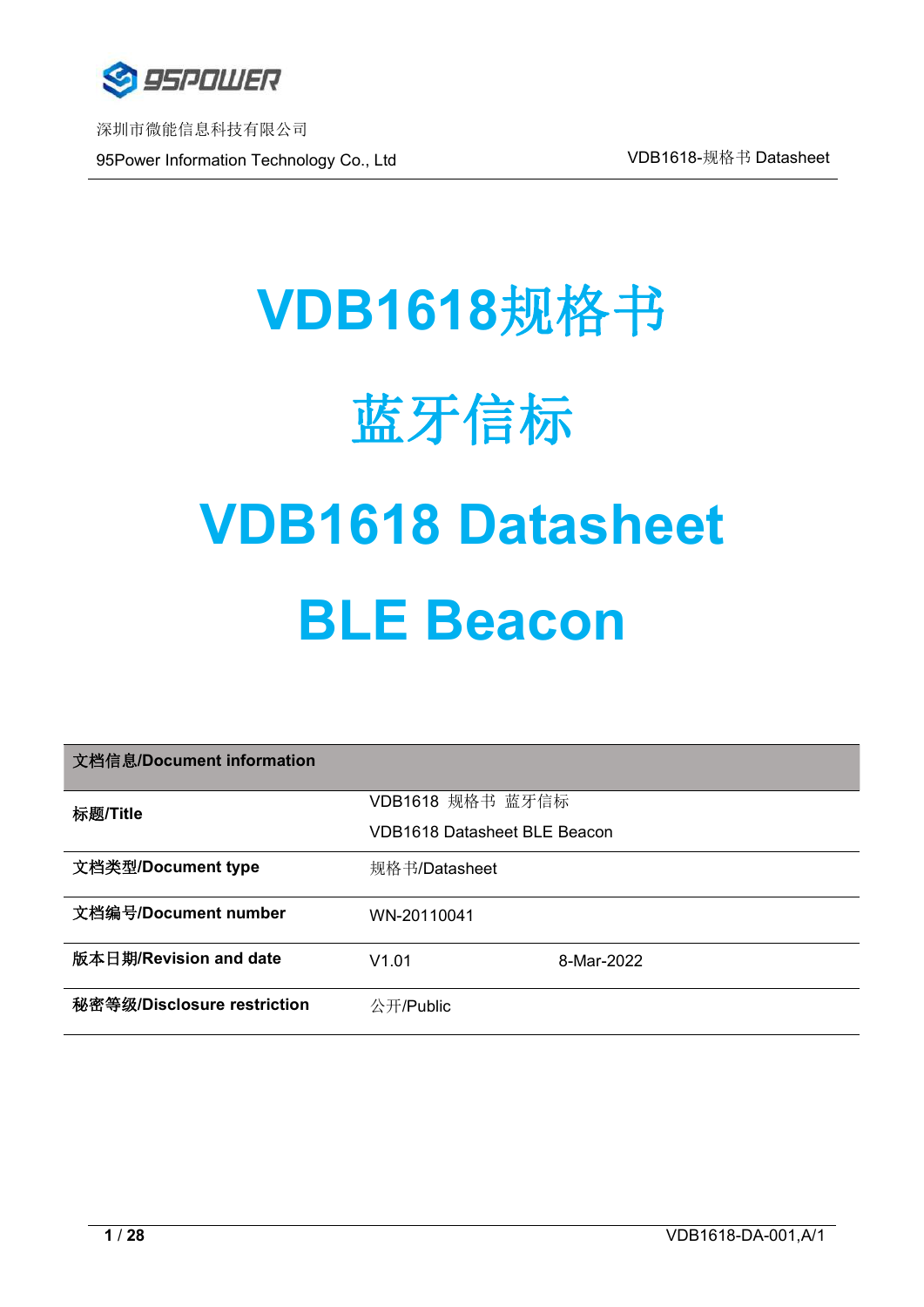

#### 95Power Information Technology Co., Ltd WELL Network Number 201618-规格书 Datasheet

# 修订历史/Revision History

| 修订/<br>' revision | 描述/description       | 修改人/modifier | 日期/date  |
|-------------------|----------------------|--------------|----------|
| V1.01             | 最初版本/initial release | 谢晓博/sherman  | 20220308 |

#### 此文档适用于以下产品**/This document applies to the following products**:

| 产品名称/Name     | 产品型号/Model | 产品状态/Status |
|---------------|------------|-------------|
| <b>Beacon</b> | VDB1618    | 量产/Mass     |

#### 列表**/List**

| 设备名称/Device Name          | 型号/Device No.  | 数量/Number | 备注/Remark                           |
|---------------------------|----------------|-----------|-------------------------------------|
| 蓝牙信标/Bluetooth 4.2 Beacon | <b>VDB1618</b> | 1 PCS     |                                     |
| 电池/Battery                | ER14250        | 2 PCS     | 默认安装在 VDB1618 内部/<br>Inside VDB1618 |

95POWER 保留本文档及本文档所包含的信息的所有权利。95POWER 拥有本文档所述的产品、名称、 标识和设计的全部知识产权。严禁没有征得 95POWER 的许可的情况下复制、使用、修改或向第三方披露 本文档的全部或部分内容。

95POWER 对本文档所包含的信息的使用不承担任何责任。没有明示或暗示的保证,包括但不限于关 于信息的准确性、正确性、可靠性和适用性。95POWER 可以随时修订这个文档。可以访问 [www.95POWER.com](http://www.skylab.com.cn) 获得最新的文件。

Copyright © 2022, 深圳市微能信息科技有限公司。

95POWER® 是深圳市微能信息科技有限公司在中国的注册商标。

95POWER reserves all rights to this document and the information contained herein. Products, names, logos and designs described herein may in whole or in part be subject to intellectual property rights. Reproduction, use, modification or disclosure to third parties of this document or any part thereof without the express permission of 95POWER is strictly prohibited.

The information contained herein is provided "as is" and95power assumes no liability for the use of the information. No warranty, either express or implied, is given, including but not limited, with respect to the accuracy, correctness, reliability and fitness for a particular purpose of the information. This document may be revised by95power at any time. For most recent documents, visit [www.95power.com.cn](http://www.skylab.com.cn) Copyright © 2022, 95Power Information Technology Co., Ltd.

95POWER® is a registered trademark of 95Power Information Technology Co., Ltd in China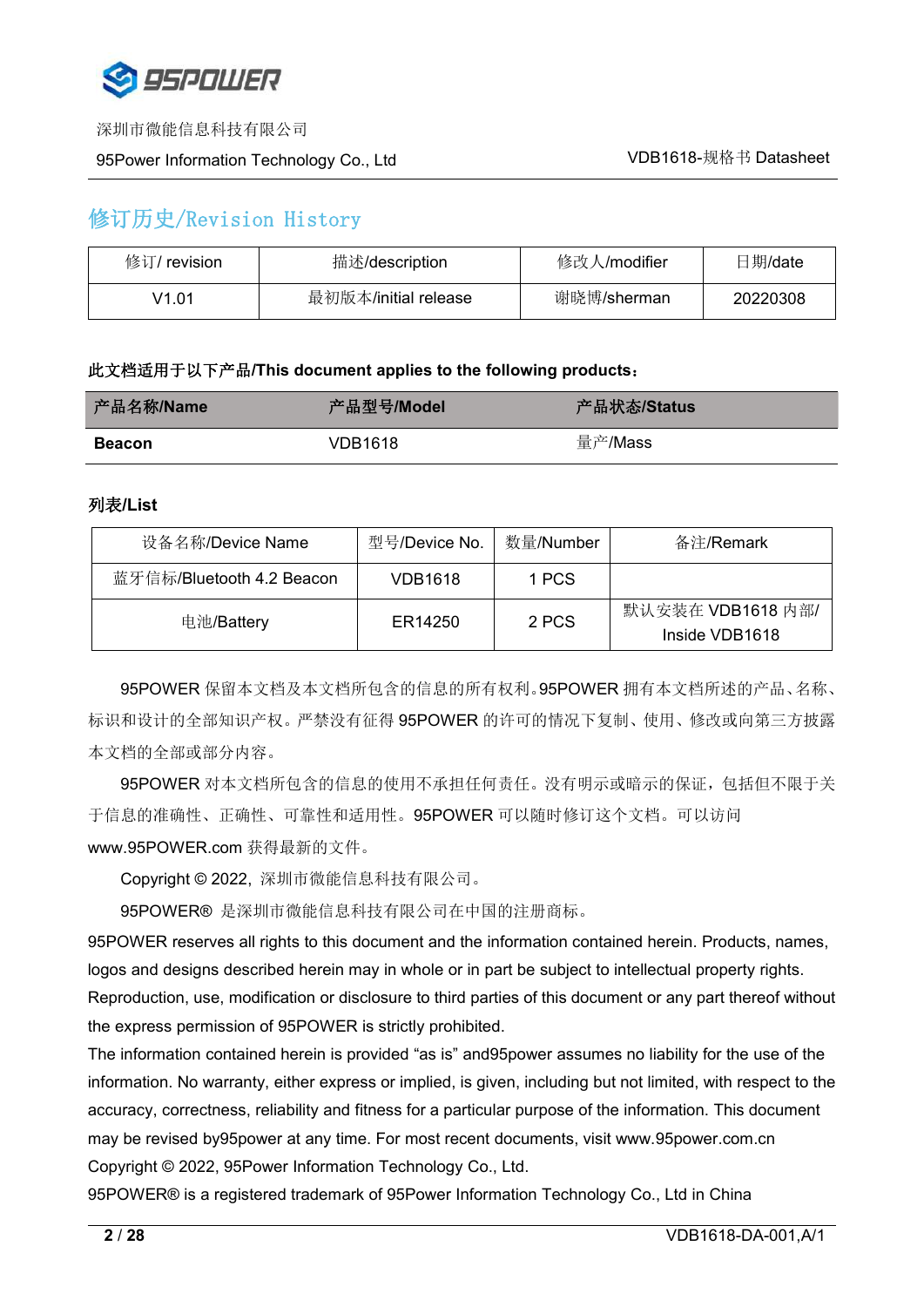

95Power Information Technology Co., Ltd

# <span id="page-2-0"></span>**目录/Contents**

<span id="page-2-1"></span>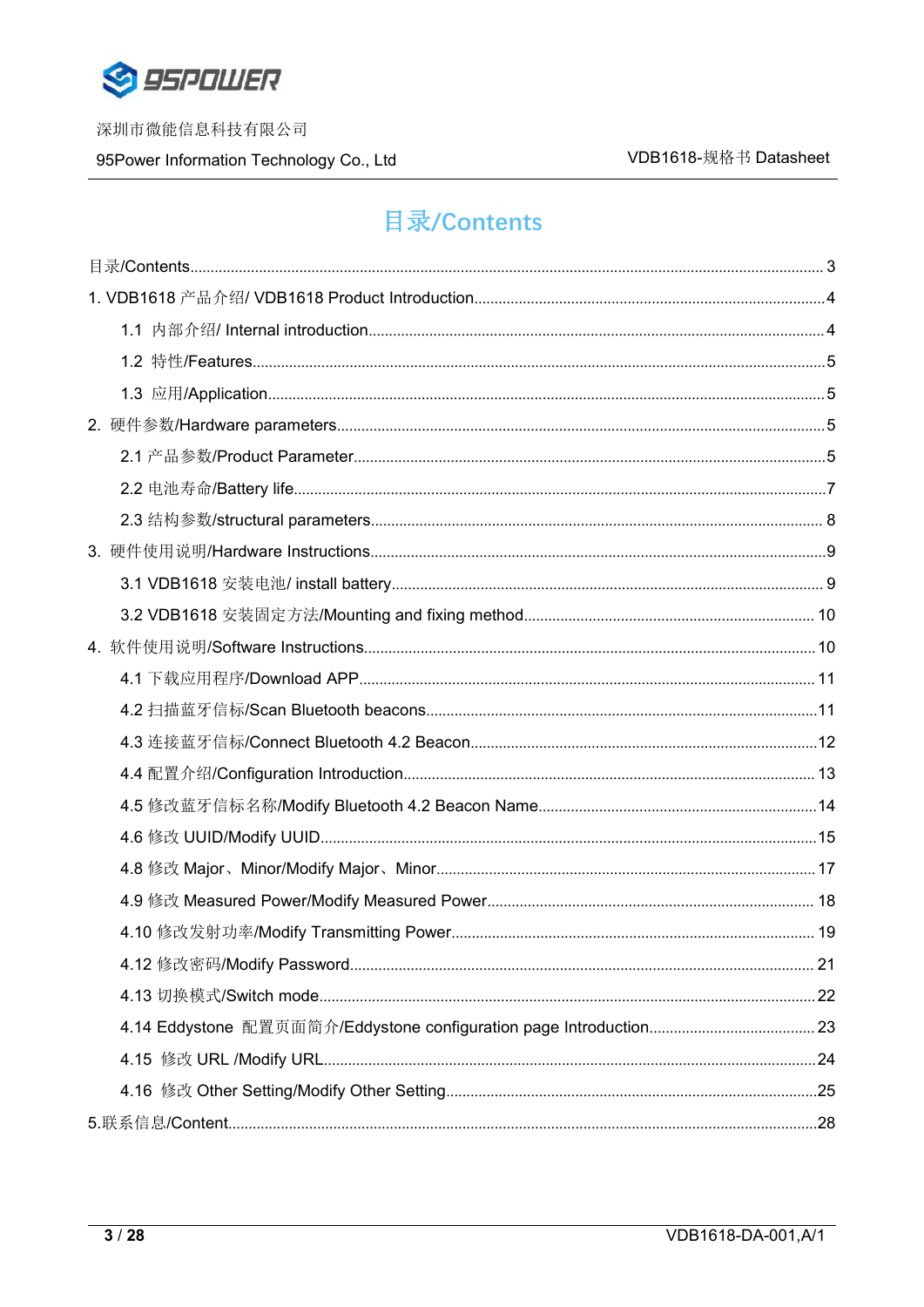

# **1. VDB1618** 产品介绍**/ VDB1618 Product Introduction**

VDB1618 是一款带加速度计和温湿度传感器的蓝牙信标。蓝牙信标使用 BLE 低功耗蓝牙广播 的方法,利用其支持的通用属性配置文件在第 37、38、39 三个信道上连续发送无定向性的广播包。其广 播内容可由我司研发团队开发的 APP "95POWER\_xbeacon"读取, 包括 UUID、Major、Minor、RSSI 等信息。

The VDB1618 is a Bluetooth beacon with an accelerometer, temperature and humidity sensor. It uses a broadcasting protocol which is based on BLE (Bluetooth Low Energy ). VDB1618 broadcasts its general config parameters like UUID, Major, Minor, RSSI etc. to surroundings over the BLE channels 37, 38 and 39 continuously and non-directionally. The broadcasting information can be read by "95POWER\_xbeacon" APP, which is designed by 95POWER R&D Team.





### <span id="page-3-0"></span>**1.1** 内部介绍**/ Internal introduction**

VDB1618 基于 Nordic BLE 4.2 芯片。使用 LIS2DH12 三轴加速度传感器和 SH31 温湿度传感器,实 现运动状态,温湿度信息的广播。其内部由 2 节 ER14250 电池供电, 电池续航时间与 VDB1618 广播参 数有关。

VDB1618 is based on Nordic Bluetooth 4.2 chip. It uses LIS2DH12 triaxial acceleration sensor and SH31 temperature and humidity sensor to realize the broadcasting of motion state and temperature and humidity information. It is powered by 2 ER14250 batteries. Its battery life is related to the internal broadcasting parameters.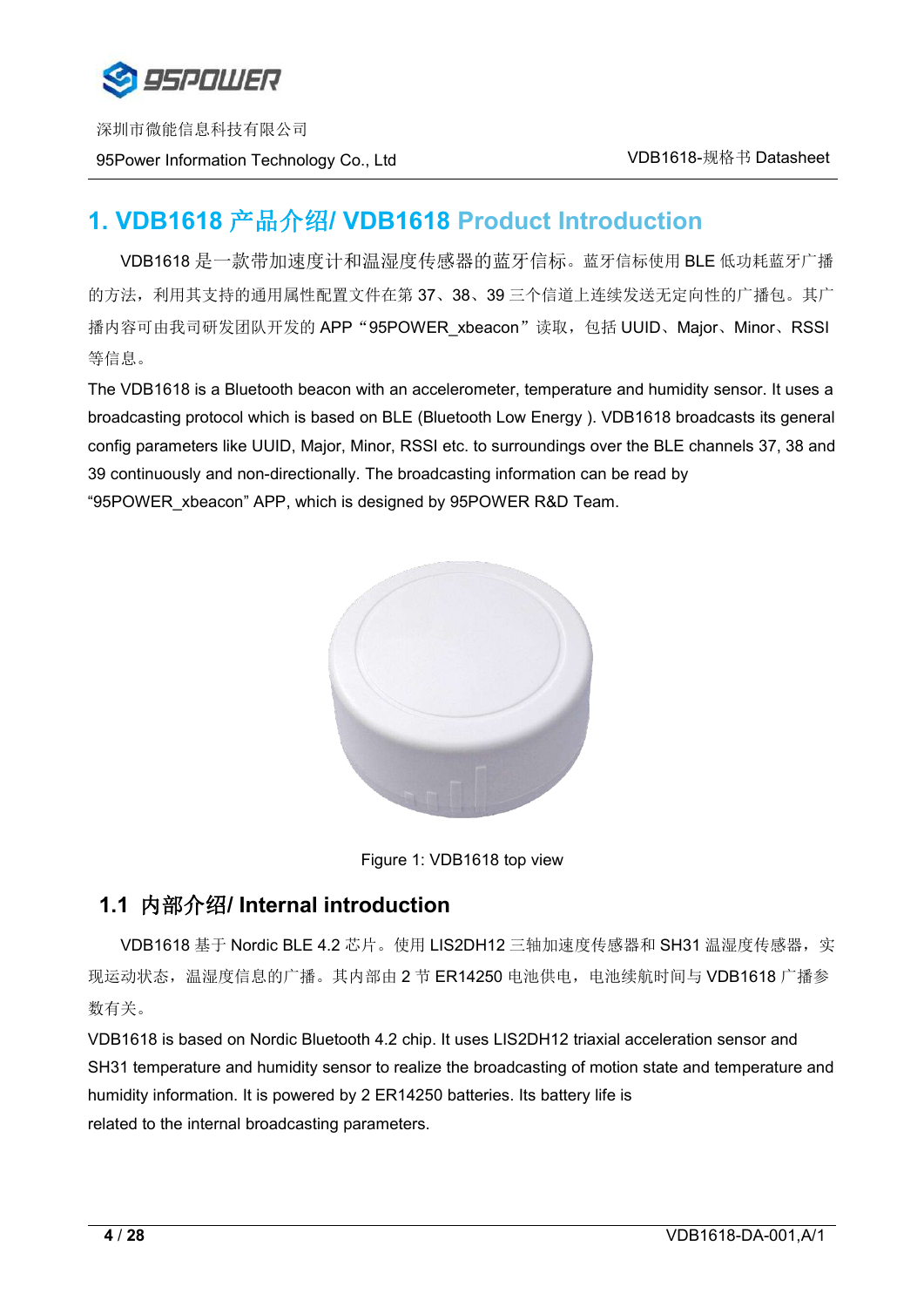

深圳市微能信息科技有限公司 95Power Information Technology Co., Ltd WELL Network Management VDB1618-规格书 Datasheet

## <span id="page-4-0"></span>**1.2** 特性**/Features**

低功耗/ Low Power Consumption 体积小、重量轻、造型美观/ Small,Lightweight,Beautiful appearance APP 可灵活配置参数/ Flexible Application 安装方便(可磁吸/3M 胶安装) /Easy to Install(use 3M sticky tape) 加速度和温湿度数据采集/ Acceleration, temperature and humidity data collection 广播范围最大可达 100 米/ Advertise Range up to 100 Meters 符合 RoHS (无铅)/ RoHS compliance (Lead-free) 符合 FCC, CE/ FCC,CE compliance

# <span id="page-4-1"></span>**1.3** 应用**/Application**

室内定位/ Indoor Positioning 信息推送/ Information Push 身份识别/ Identification 微信摇一摇/ WeChat Shake

# <span id="page-4-2"></span>**2.** 硬件参数**/Hardware parameters**

# <span id="page-4-3"></span>**2.1** 产品参数**/Product Parameter**

| 硬件特性 Hardware Features    |                           |
|---------------------------|---------------------------|
| 型号<br><b>Model</b>        | <b>VDB1618</b>            |
| 天线类型 Antenna Type         | PCB 天线/ PCB Antenna       |
| 电池 Battery                | ER14250 2 * 1200mAh       |
| 标称电压 Voltage              | 3.6v                      |
| 尺寸(D×H) Dimension(D×H)    | $52.0 * 23.2(\pm 0.3)$ mm |
| 无线功能 Wireless Features    |                           |
| 无线标准 Wireless Standards   | 蓝牙®4.2/ Bluetooth ® 4.2   |
| 频率范围 Frequency Range      | 2400MHz-2483.5MHz         |
| 数据速率 Data Rates           | 250kbps / 1Mbps / 2Mbps   |
| 调制技术 Modulation Technique | GFSK 调制                   |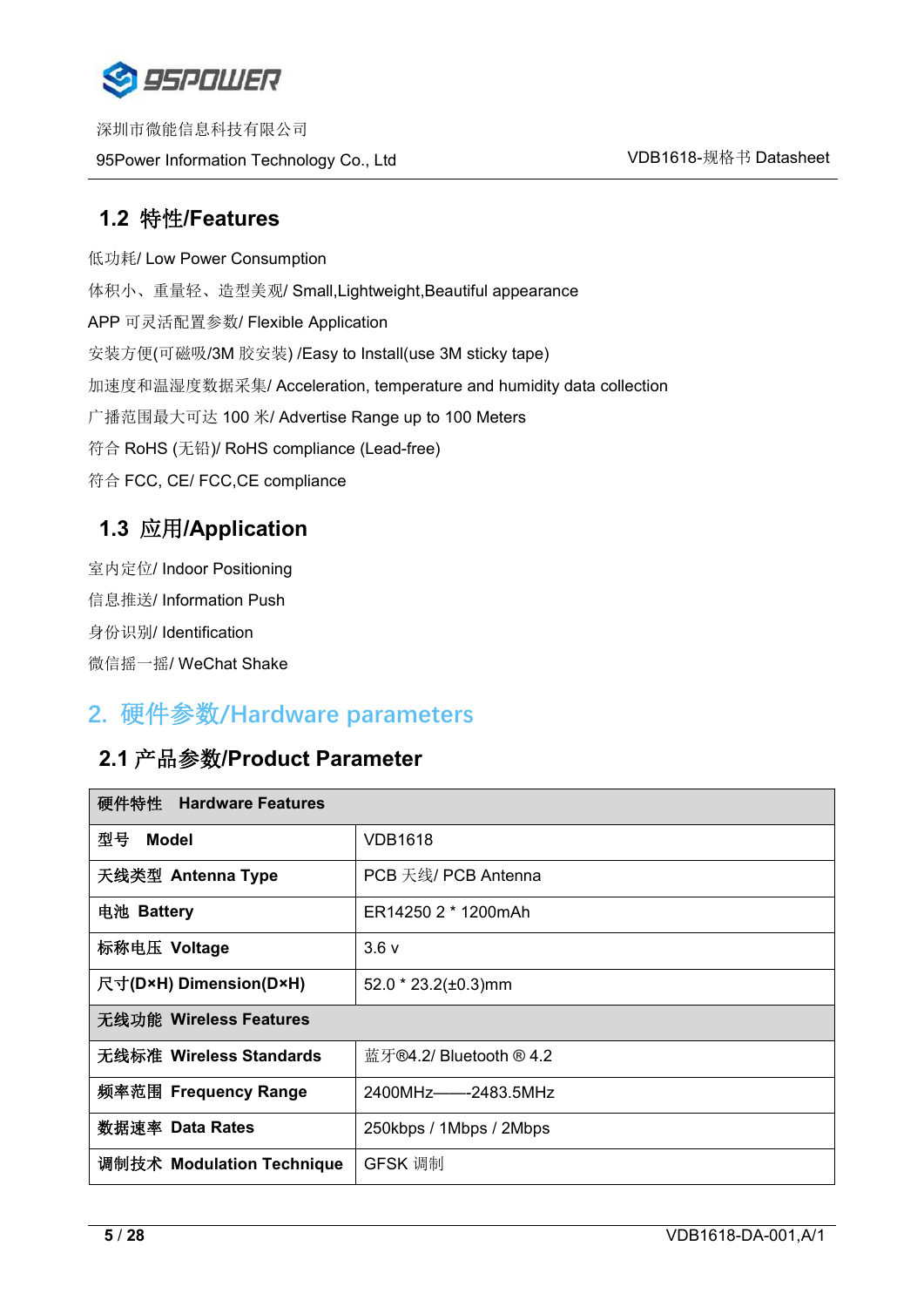

95Power Information Technology Co., Ltd Washington Muslem Muslem VDB1618-规格书 Datasheet

| 无线安全 Wireless Security     | <b>AES</b>                                       |  |
|----------------------------|--------------------------------------------------|--|
|                            | -20~+4dBm 可调, 步长 4 dB                            |  |
| 传输功率 Transmit Power        | Tx Power -20 to +4dBm in 4dB Steps               |  |
| 灵敏度 Sensitivity            | -93dBm at 1Mbps BLE                              |  |
| 工作模式 Work Mode             | Peripheral                                       |  |
| 传感器参数/ Sensor parameter    |                                                  |  |
| 加速度传感器/                    | 3轴, ±2g/4g/8g/16g 四档可调                           |  |
| <b>Acceleration sensor</b> | 3 axis, $\pm 2g/4g/8g/16g$ four gears adjustable |  |
| 湿度传感器/                     | 0%RH~100%RH $(\pm$ %2RH)                         |  |
| <b>Humidity sensor</b>     |                                                  |  |
| 温度传感器/                     | -20°C~70°C $(\pm 0.2^{\circ}\text{C})$           |  |
| <b>Temperature sensor</b>  |                                                  |  |
| 其他 Others                  |                                                  |  |
|                            | 工作温度:-40℃~85℃                                    |  |
|                            | Operating Temperature: -40℃~85℃                  |  |
| 工作环境 Environment           | 储存温度:-40℃~85℃                                    |  |
|                            | Storage Temperature: -40℃~85℃                    |  |
|                            | 工作湿度:10%~90%不凝结                                  |  |
|                            | Operating Humidity: 10%~90% Non-condensing       |  |
|                            | 储存湿度:5%~90%不凝结                                   |  |
|                            | Storage Humidity: 5%~90% Non-condensing          |  |

注: 加速度传感器默认工作在中断模式(运动后就会给出中断),最后一次运动 10s 后认为进入静止状态; 温湿度采样频率默认每分钟采样一次。

**Note:** By default, the acceleration sensor works in interrupt mode (interruption will be given after movement), and it is considered to be in static state after the last movement for 10 seconds. By default, temperature and humidity sampling frequency is once every minute.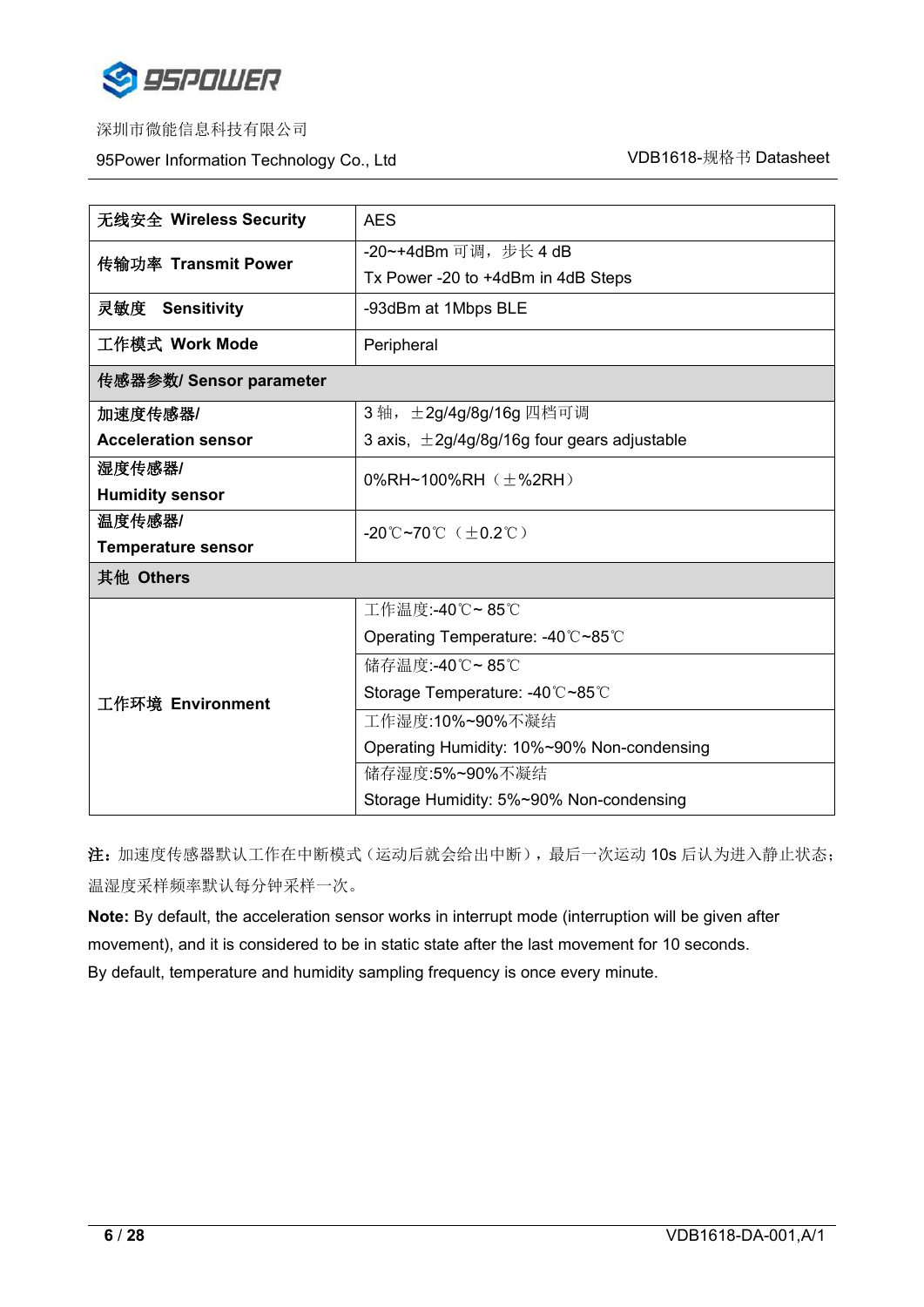

深圳市微能信息科技有限公司

95Power Information Technology Co., Ltd White Management Muslim VDB1618-规格书 Datasheet

# <span id="page-6-0"></span>**2.2** 电池寿命**/Battery life**

| 发射功率(dBm)<br><b>Transmission Power</b><br>(dBm) | 广播距离(m)<br>Broadcast Distance (m) | 广播间隔(ms)<br>Broadcast time<br>interval (ms) | 一天的功耗(mAh)<br>Power consumption<br>per day (mAh) | 待机时长(天)<br>Battery life (days) |
|-------------------------------------------------|-----------------------------------|---------------------------------------------|--------------------------------------------------|--------------------------------|
| $\overline{4}$                                  | 70                                | 100                                         | 8.70984                                          | 276                            |
|                                                 |                                   | 400                                         | 2.23146                                          | 1076                           |
|                                                 |                                   | 500                                         | 1.799568                                         | 1334                           |
|                                                 |                                   | 1000                                        | 0.935784                                         | 2565                           |
| $\pmb{0}$                                       | 50                                | 100.                                        | 5.82984                                          | 412                            |
|                                                 |                                   | 400                                         | 1.51146                                          | 1588                           |
|                                                 |                                   | 500                                         | 1.223568                                         | 1961                           |
|                                                 |                                   | 1000                                        | 0.647784                                         | 3705                           |
| $-4$                                            | 35                                | 100                                         | 4.38984                                          | 547                            |
|                                                 |                                   | 400                                         | 1.15146                                          | 2084                           |
|                                                 |                                   | 500                                         | 0.935568                                         | 2565                           |
|                                                 |                                   | 1000                                        | 0.503784                                         | 4764                           |

注:以上数据可能因环境不同而有所改变,且未计入电池损耗,仅供参考。

**Note:** The above data may differ from different environments. It is caculated by current-test (Battery Loss not included) and just for reference.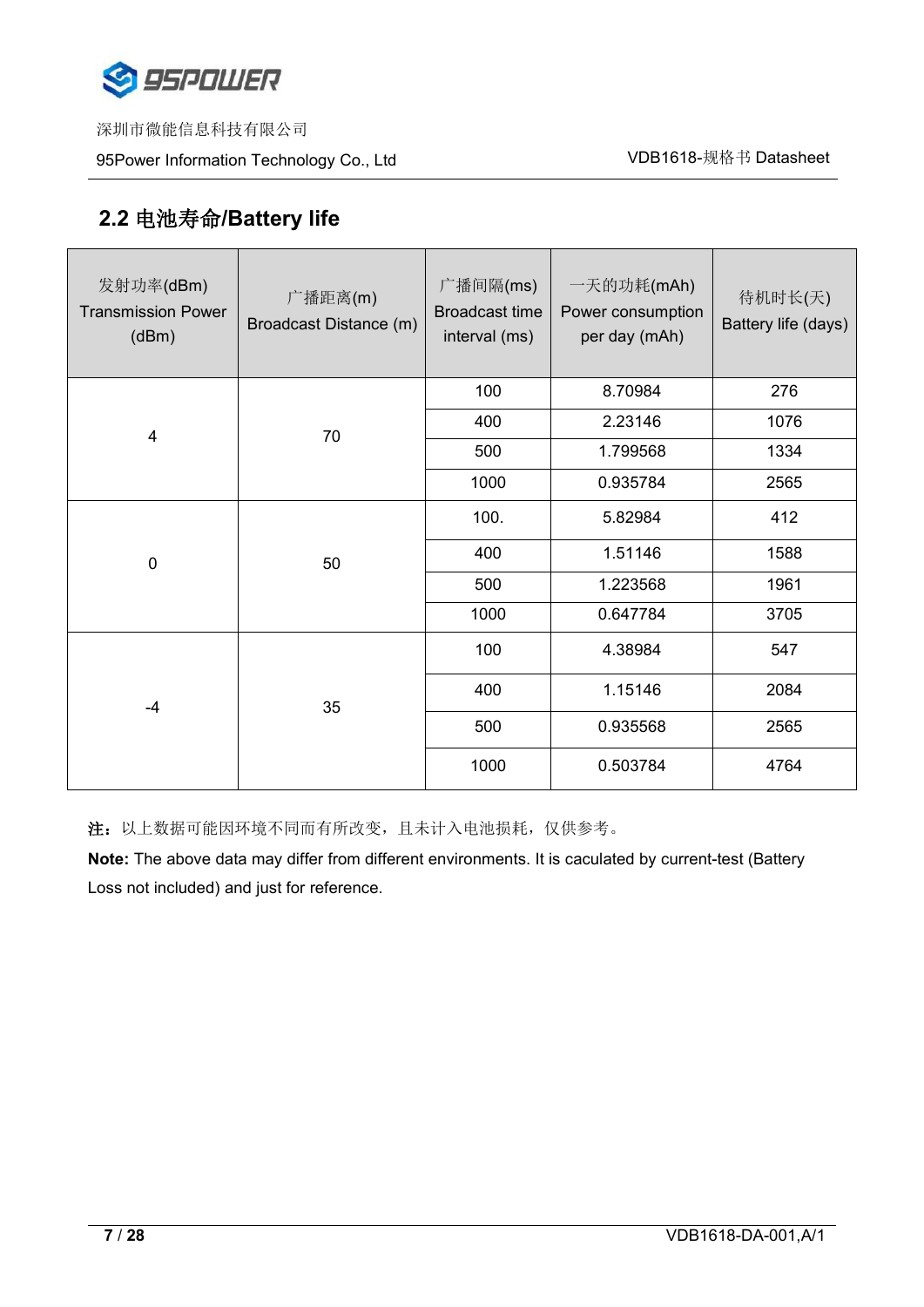

深圳市微能信息科技有限公司 95Power Information Technology Co., Ltd White Management Muslim VDB1618-规格书 Datasheet

# <span id="page-7-0"></span>**2.3** 结构参数**/structural parameters**



天线方向: 指 PCB 板载天线信号强度最强的方向

Antenna direction: the direction with the strongest signal strength of PCB onboard antenna







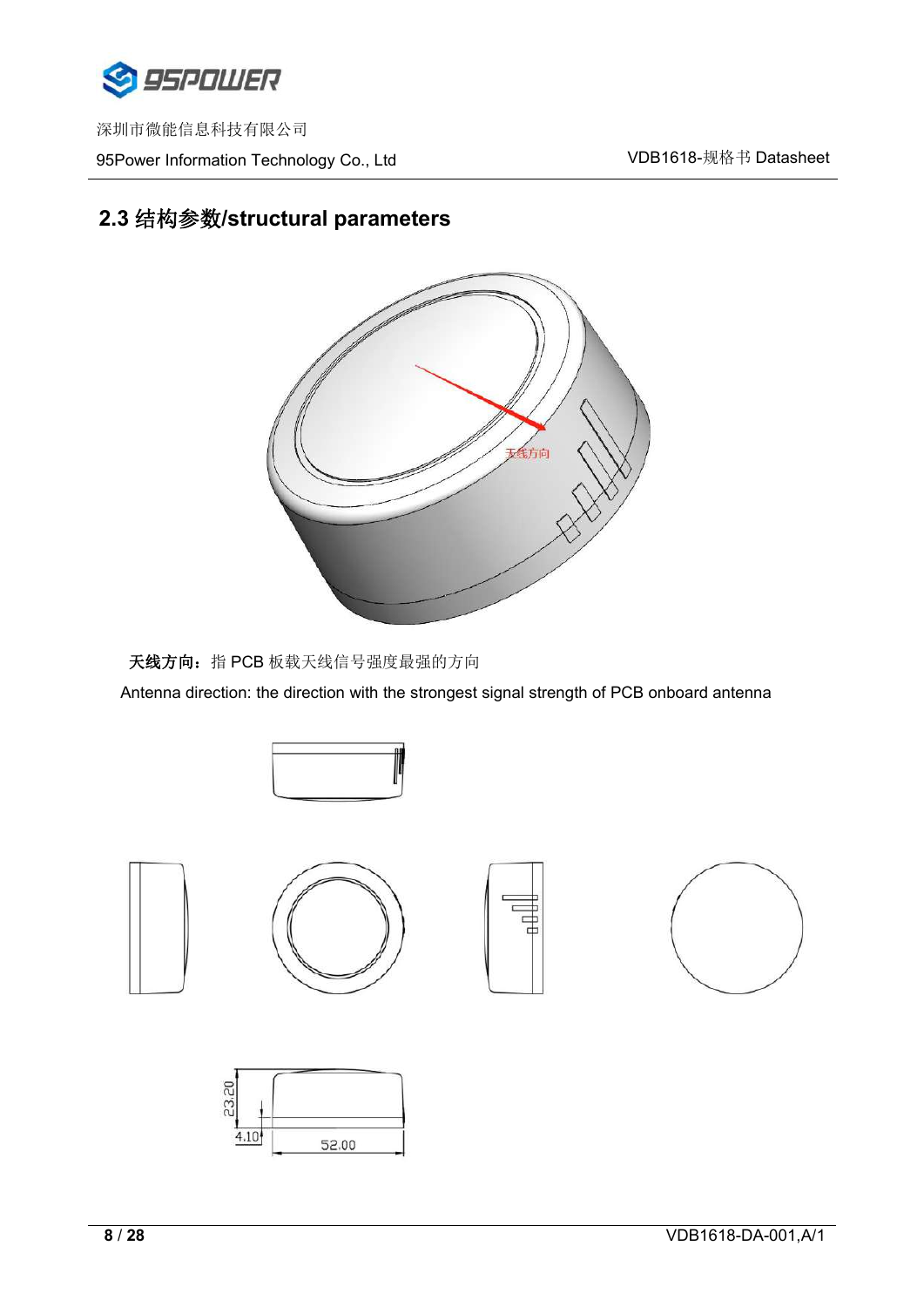

# <span id="page-8-0"></span>**3.** 硬件使用说明**/Hardware Instructions**

# <span id="page-8-1"></span>**3.1 VDB1618** 安装电池**/ install battery**

VDB1618 安装电池后就会自动开机。默认情况下,出厂时已安装 2 节 ER14250 电池,并塞好了绝缘 片。

VDB1618 will start automatically after the battery is installed.By default, two ER14250 batteries are installed and insulation sheet is inserted when it leave factory.

如果您需要更换电池,请遵循以下说明。

If you need to replace the battery, follow the instructions below.

a. 一只手固定面壳, 另一只手顺时针旋转后盖, 取下后盖。

a. Holding the shell in place with one hand, remove the back cover by rotating it clockwise with the other hand.



b. 取下旧电池,并更换 2 节 ER14250 锂电池,负极对弹簧,正极对铁片,两节电池并联,方向相同。 b. Remove the old batteries, and replace the two ER14250 lithium batteries, negative pole to spring, positive pole to iron, two batteries in parallel, the same direction



c. 重新安装后壳,请把后盖和面壳上有天线信号标志的方向对齐。

c. Reinstall the rear cover. Align the direction of the antenna signal mark on the rear cover and the face cover.

#### 注意**:** 请勿把电池方向装反!

**Note**:**Don't put the battery in the wrong direction!**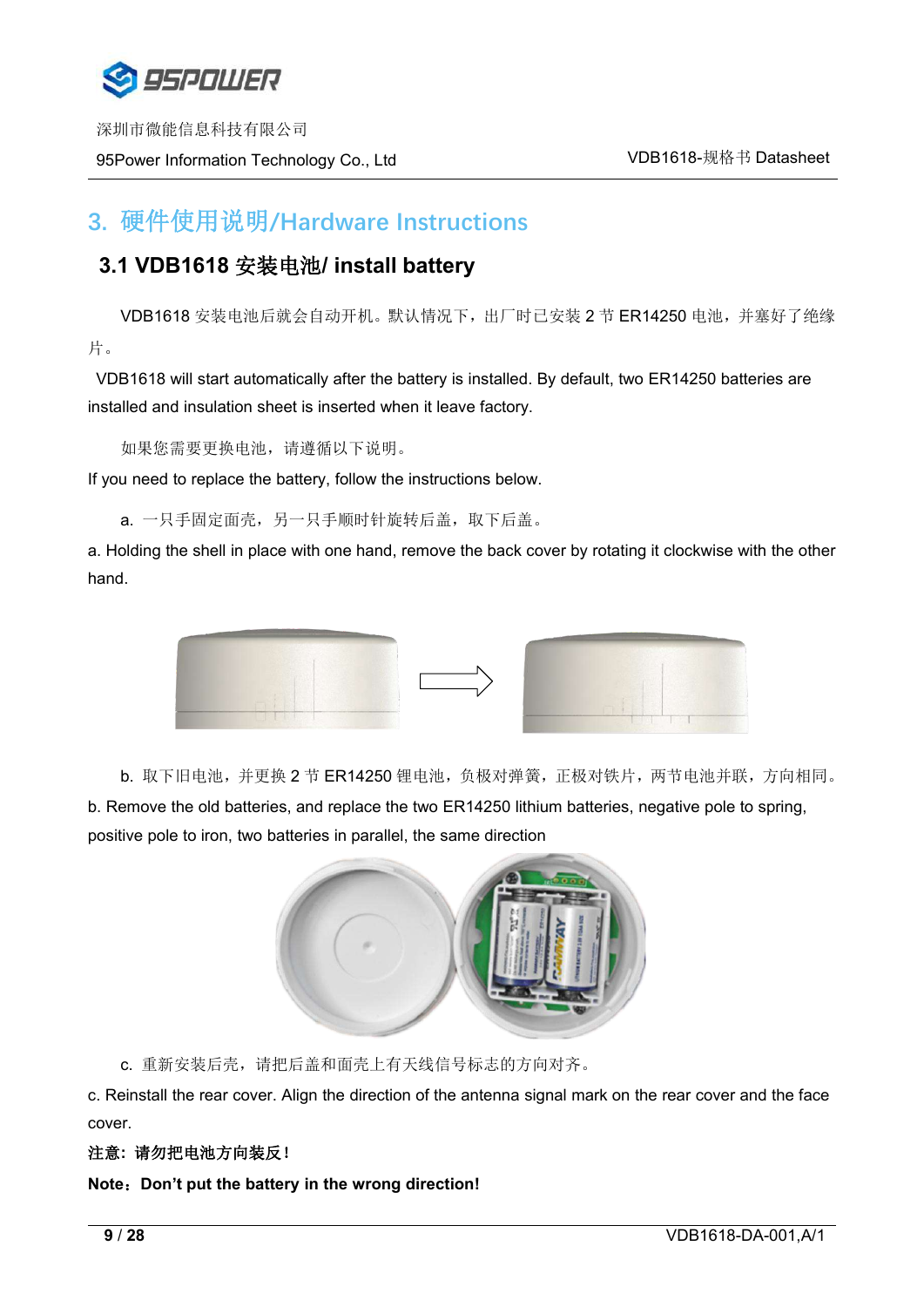

深圳市微能信息科技有限公司 95Power Information Technology Co., Ltd WELL Network Number 201618-规格书 Datasheet

## <span id="page-9-0"></span>**3.2 VDB1618** 安装固定方法**/Mounting and fixing method**

#### **3M** 胶式安装

a. 使用无尘布把 VDB1618 后盖擦拭干净, 防止使用过程中有灰尘或油污;

a. Clean the back cover of VDB1618 with a dust-free cloth to prevent dust or oil stains.

b. 把 3M 胶片从油纸贴上揭掉, 贴到 VDB1618 后盖上。

b. Remove the 3M thick double-sided tape from the oil paper and attach it to the back cover of VDB1618.

c. 把 VDB1618 贴 3M 胶一面放到平面上(如桌子上)均匀按压.

c. Place the VDB1618 on the 3M thick double-sided tape side on a surface (such as a table) and press evenly.

d. 撕掉红色 3M 胶保护膜, 并把 VDB1618 有 3M 胶一面贴到目标安装位置(选择合适贴装位置, 目 标位置如果有灰尘或油渍需要提前清理干净,并保持干燥)。然后均匀施力按压 5~10 秒。

d. Tear off the red protective film of 3M thick double-sided tape and attach the 3M adhesive side of VDB1618 to the target installation position (select the appropriate installation position, the target position should be cleaned in advance if there is dust or oil stains, and keep dry). Then apply force evenly and press for 5~10 seconds



# <span id="page-9-1"></span>**4.** 软件使用说明**/Software Instructions**

95POWER xbeacon 是 95POWER 研发团队开发的一款蓝牙 Beacon 软件,支持 iBeacon 和 Eddystone 两种模式,可灵活配置常用参数。 95POWER xbeacon is a Bluetooth Beacon software developed by 95POWER research and development team. It supports iBeacon and Eddystone modes and can flexibly configure common parameters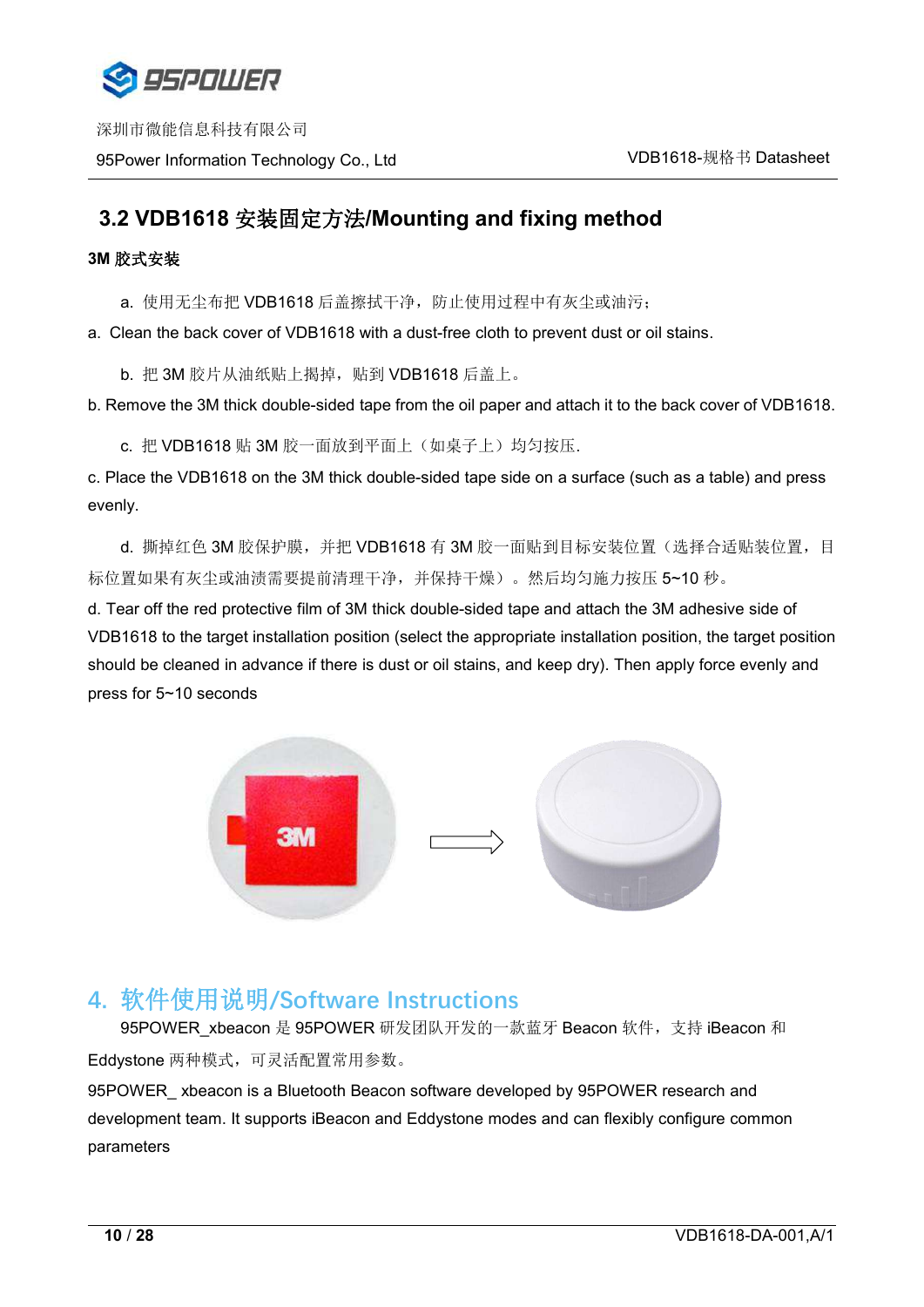

## <span id="page-10-0"></span>**4.1** 下载应用程序/Download **APP**

目前 APP 尚未上架,请联系销售人员提供, APP 名称 95POWER\_xbeacon。

95 power\_xbeacon hasn't been put into the market yet. Please contact our salesman for this APP.

# <span id="page-10-1"></span>**4.2** 扫描蓝牙信标**/Scan Bluetooth beacons**

打开 APP, 如果手机提示打开蓝牙,请允许,手机自动开始扫描周围的蓝牙信标。

Open the APP, if cell phone ask for permission to open bluetooth please select yes. Then it will begin to scan the surrounding Bluetooth 4.2 Beacons.

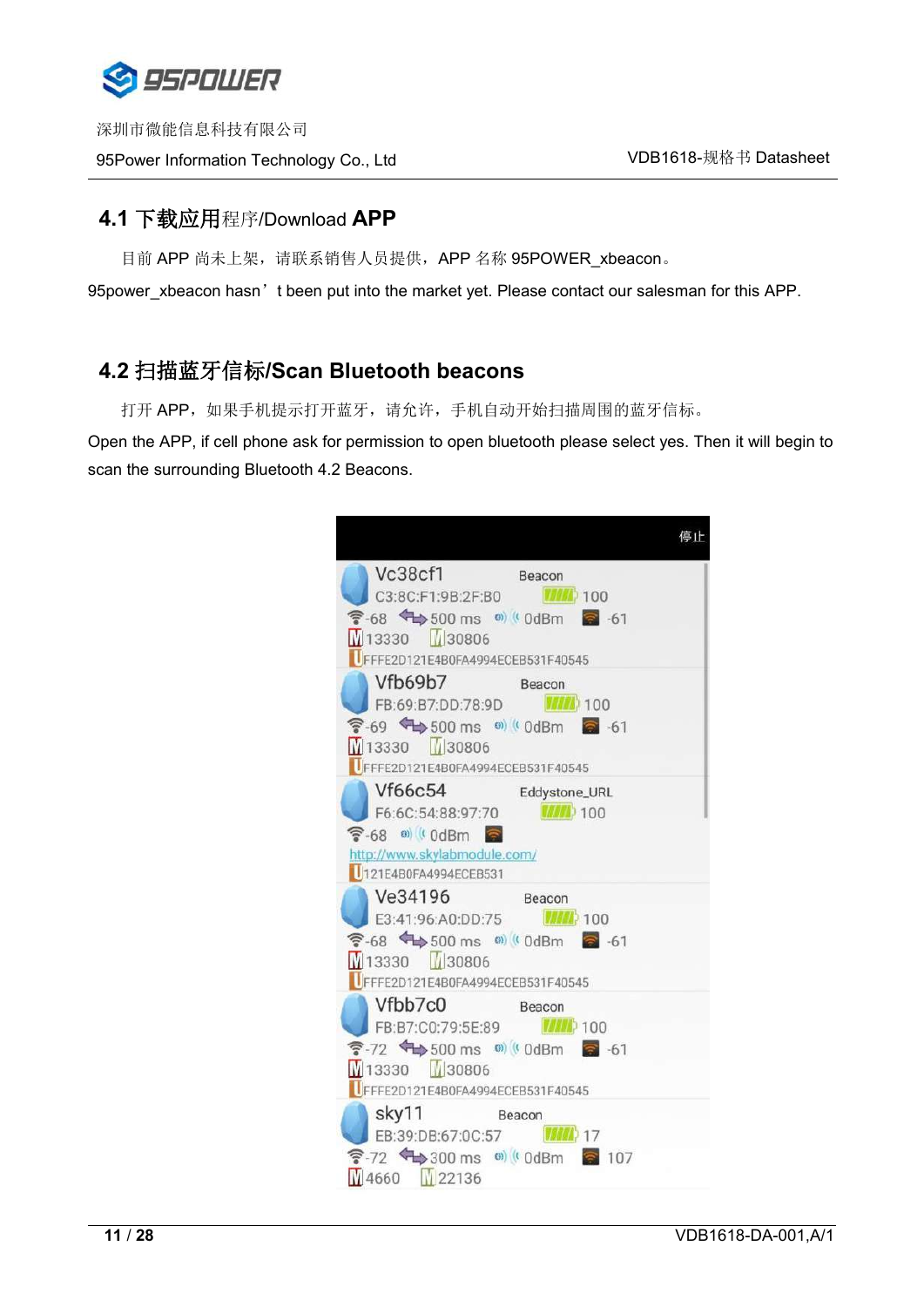

# <span id="page-11-0"></span>**4.3** 连接蓝牙信标**/Connect Bluetooth 4.2 Beacon**

点击要连接的蓝牙信标,30 秒内输入密码,即可获得操作权限。(出厂密码:1234)

Click the Bluetooth 4.2 Beacon to be connected, enter the password within 30 seconds, in order to obtain operating privileges .(Factory Password:1234)

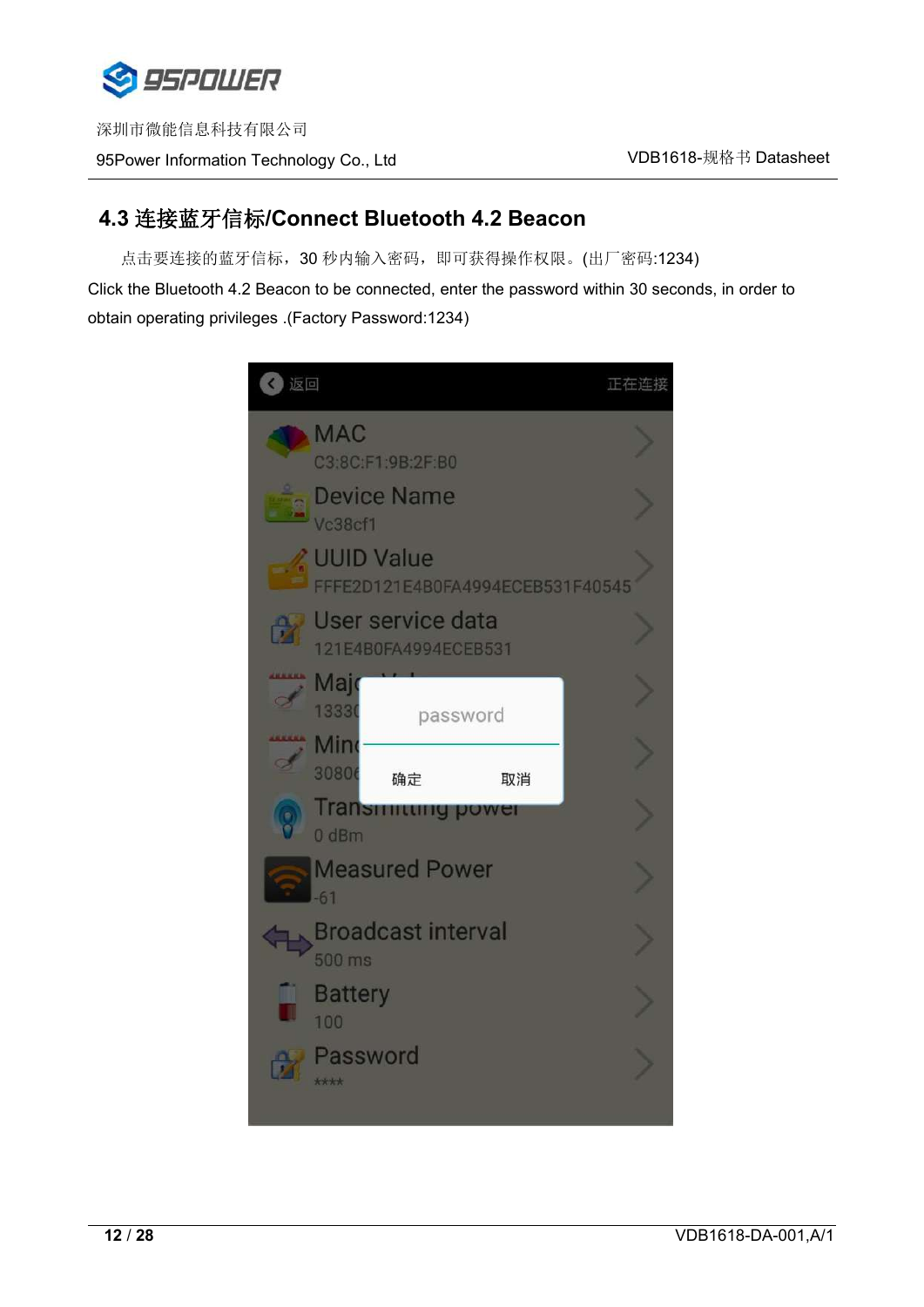

95Power Information Technology Co., Ltd WELL Network Number 201618-规格书 Datasheet

# <span id="page-12-0"></span>**4.4** 配置介绍**/Configuration Introduction**



#### 介绍**/Introductions:**

**MAC:** MAC 地址/ Chip MAC address

**Name:** 所选蓝牙信标的名称/ The name of the Bluetooth 4.2 Beacon which isselected.**UUID:** 按照 ISO/IEC11578:1996 标准的 128 位标识符(16 字节)/ 128-bit identifier according to **ISO/IEC11578:** 1996 standard (32 hexadecimal digits) **User service data:** 用户数据,24 个 16 进制数字/ User data, 24 hexadecimal digits **Major:** 16 位标识符(0-65535) / set 16-bit identifier (0-65535) **Minor:** 16 位标识符(0-65535) / set 16-bit identifier (0-65535) **Measured Power:** 距离 1 米时的参考信号强度 /Signal strength at 1 meter(VDB1618 transmission power is 0dBm) **Trasmit Power:** VDB1618 发射功率/ VDB1618 transmit power **Advertise Interval:** VDB1618 广播间隔/ VDB1618 advertise interval **Battery Level:** VDB1618 电池电量/ VDB1618 battery Capacity

Password: VDB1618 密码(默认 1234)/ VDB1618 connection password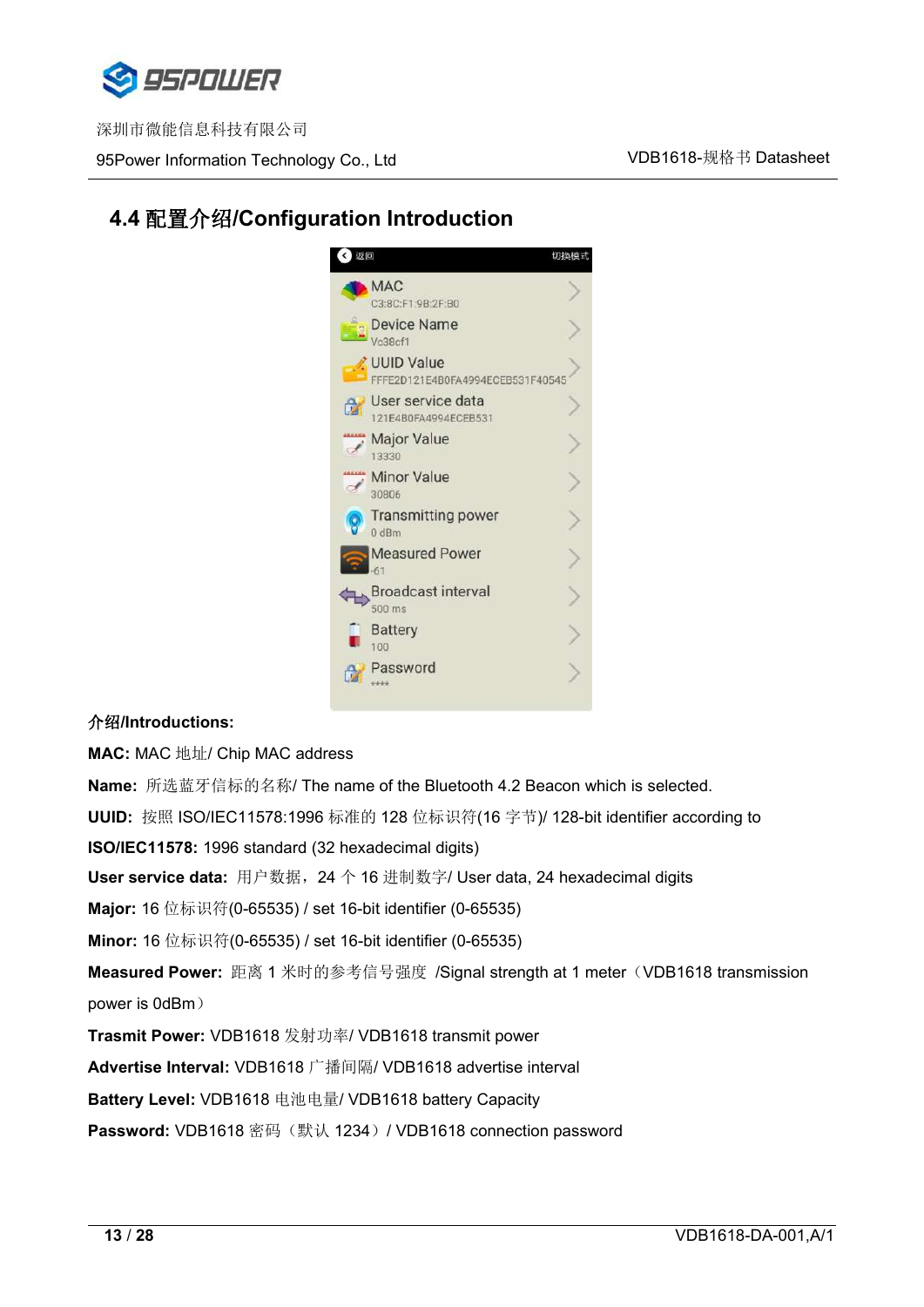

配置好信息后,蓝牙连接断开,配置将生效。

After the information is configured ,the configuration will take effect after the bluetooth connection is disconnected.

## <span id="page-13-0"></span>**4.5** 修改蓝牙信标名称**/Modify Bluetooth 4.2 Beacon Name**

点击"Device Name",出现以下 UI, 然后在"输入一个名称"框中输入长度小于 12 位的英文字符名称, 也可以在"或者选一个"里选一个名称。然后点击"确认修改"。

Click the "Device Name", the following UI will be opened. Then enter a length of less than 12-bit English characters as VDB1618 device name in the following "Enter a Name" box. Then click "confirm to modify".

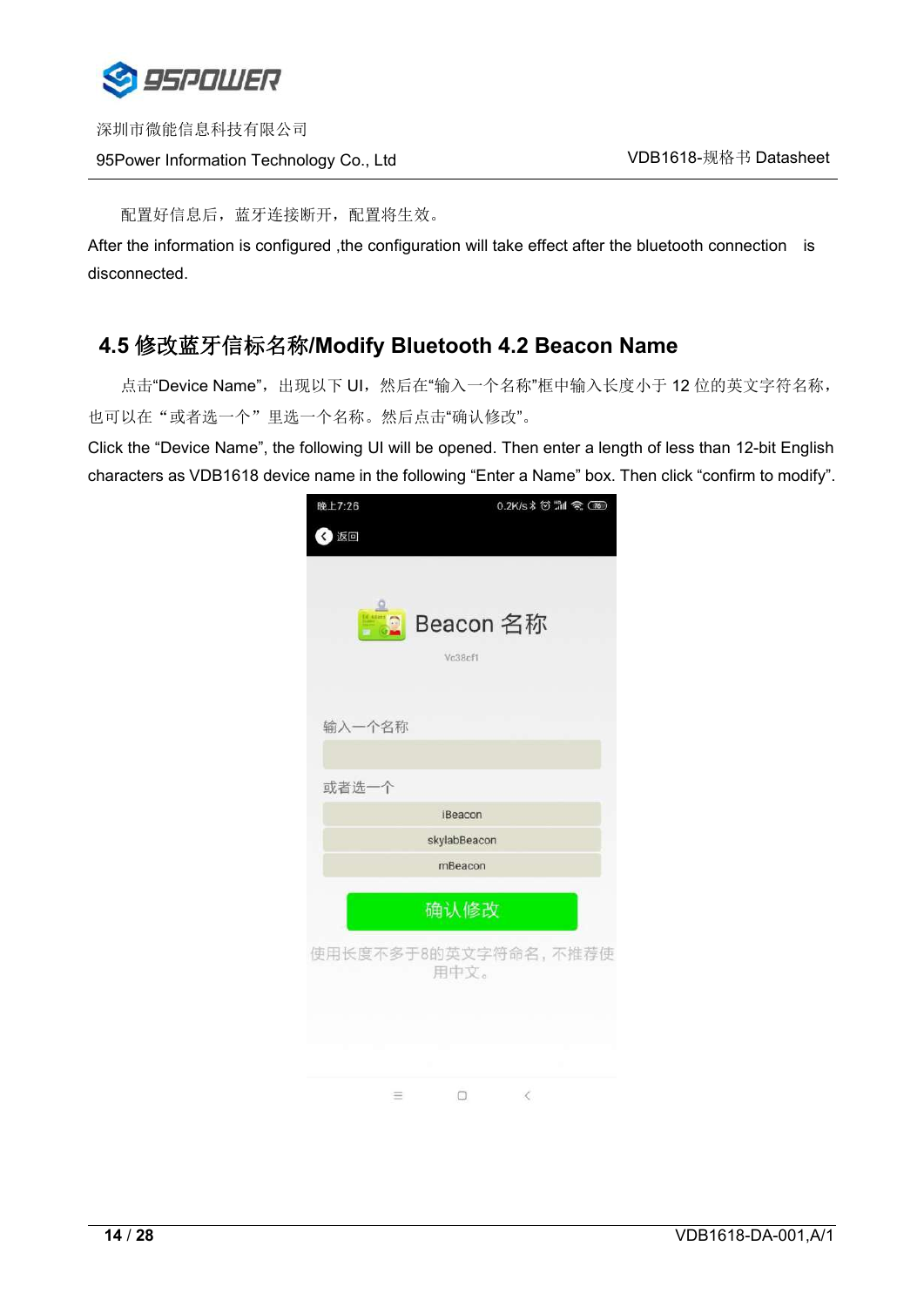

# <span id="page-14-0"></span>**4.6** 修改 **UUID/Modify UUID**

点击"UUID",出现以下 UI,然后在"输入一个 UUID 值"框中输满 16 个字节 (32 个十六进制字符)作 为 VDB1618 的 UUID。然后点击"确认修改"。

Click the "UUID", ,the following UI will be opened. Then and then enter a 32-byte string of sixteen as the UUID of VDB1618 in the following "Enter an UUID" box. Then click "confirm to modify".

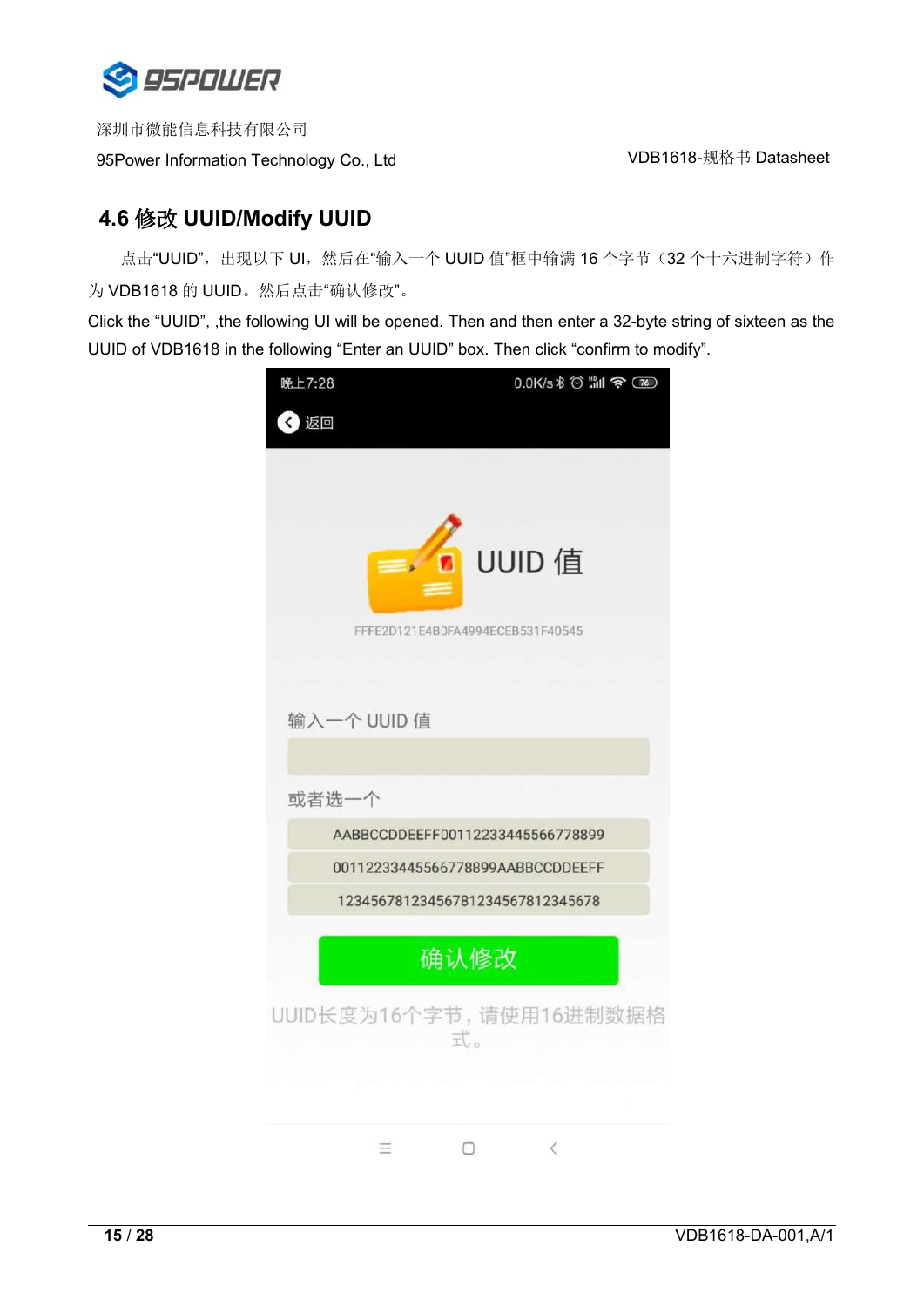

# **4.7** 修改 **User service data/Modify User service data**

点击"User service data",出现如下界面,在"输入用户数据"中输入 24 个 16 进制字符。然后点击"确 认修改"。

Click the " User service data ", the following interface will be opened. Then enter a Hexadecimal string of 24 word . Then click "confirm to modify".

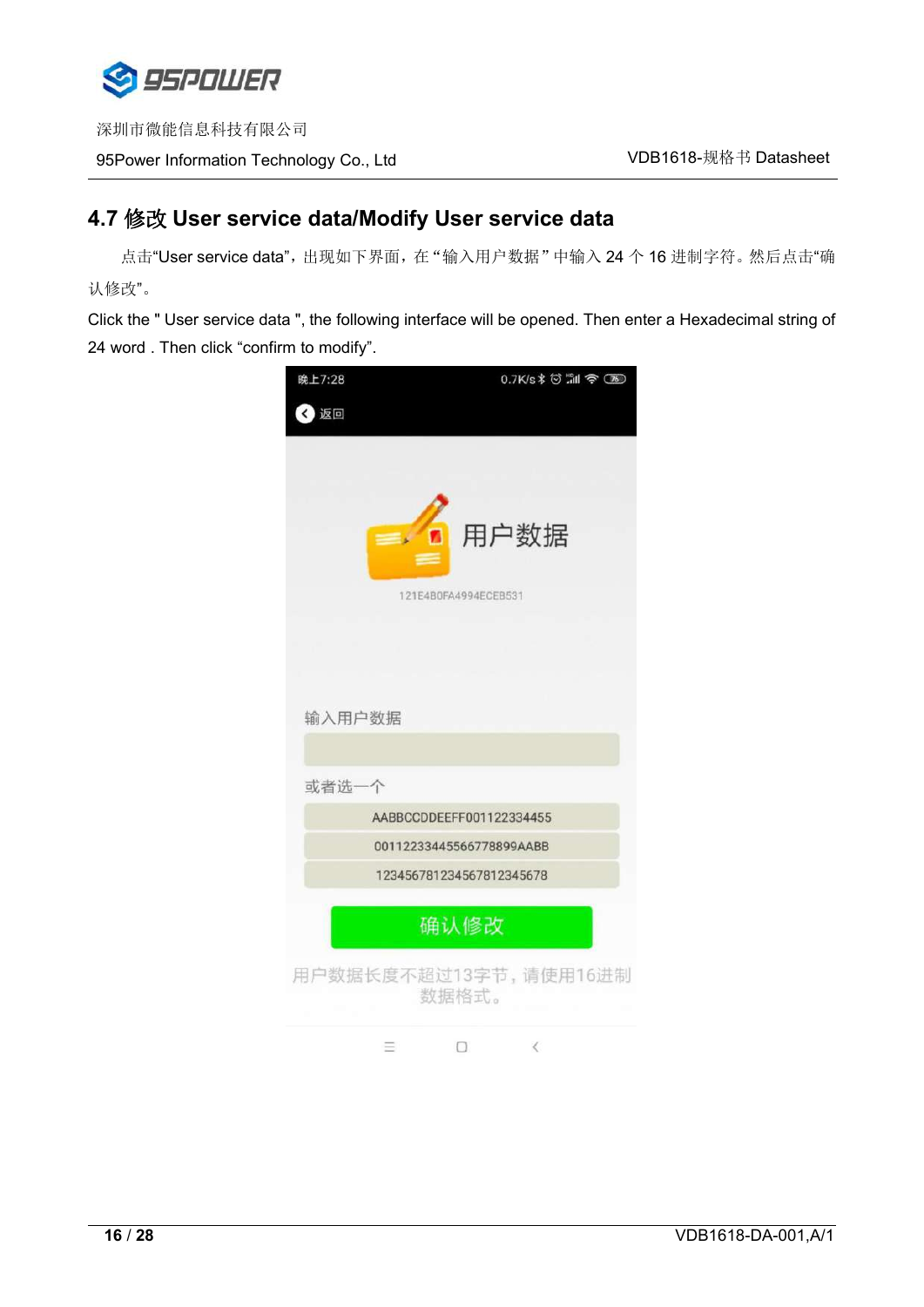

## <span id="page-16-0"></span>**4.8** 修改 **Major**、**Minor/Modify Major**、**Minor**

点击"Major", 出现如下界面, 设置 0~65535 为设备的 Major 值。然后点击"确认修改"。Minor 类似, 点击 Minor 进入修改即可。

Click the "Major"/"Minor" ,the following UI will be opened. Then set a value between 0~65535 as the Major/Minor value of the device. Then click "confirm to modify". Minor is similar, click Minor to enter modify.

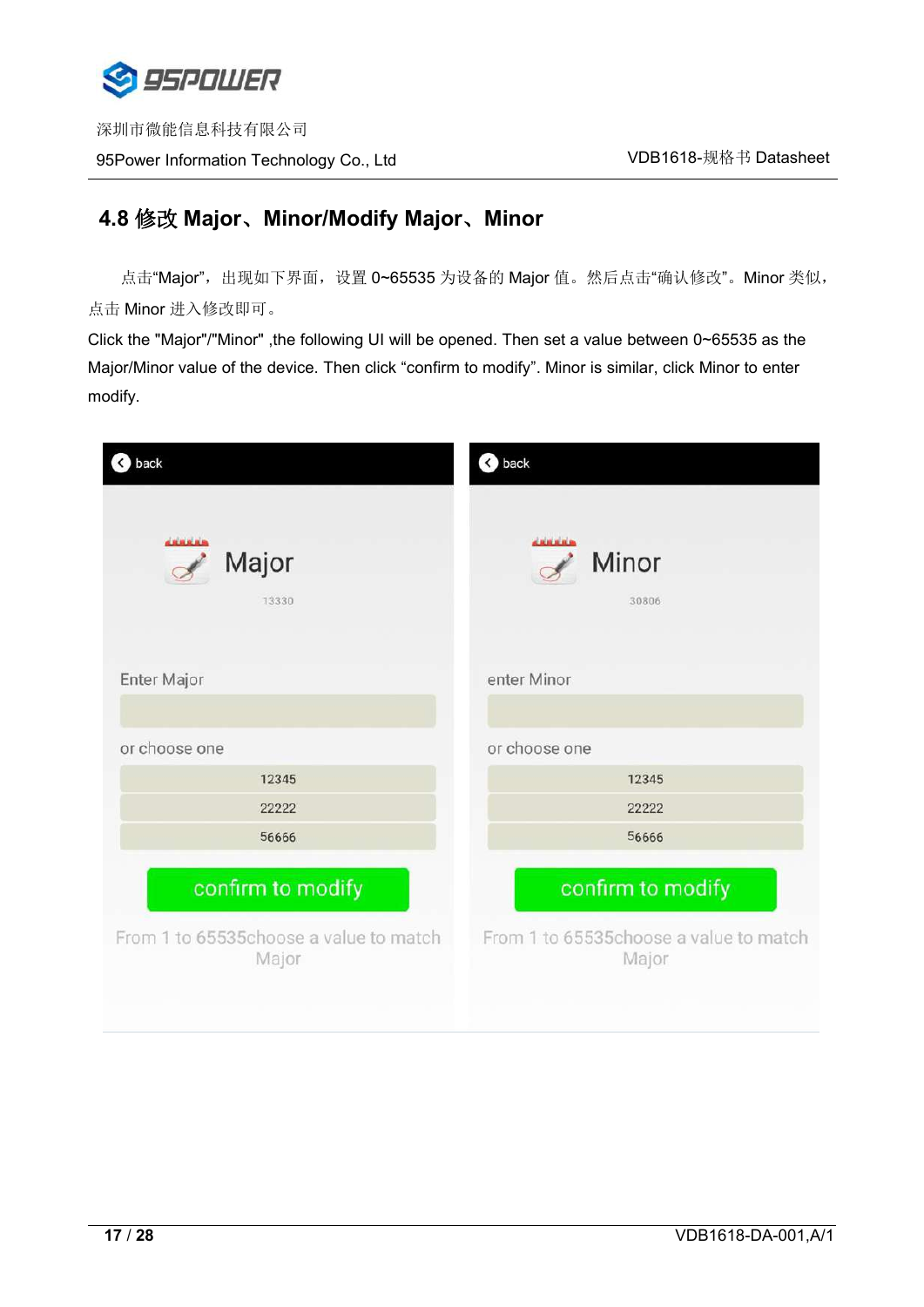

深圳市微能信息科技有限公司 95Power Information Technology Co., Ltd WELL Network Management VDB1618-规格书 Datasheet

# <span id="page-17-0"></span>**4.9** 修改 **Measured Power/Modify Measured Power**

点击"Measured Power",出现如下 UI, 在距离 VDB1618 1 米远处, 设置测量功率, 可调范围 -100dBm~-30dBm,默认为-61dBm。然后点击"确认修改"。

Click the "Measured Power", ,the following UI will be opened. Then select a measured power range from -100dBm to -30dBm. The default is -61dBm. Then click "confirm to modify".

Measured Power 含义为,当接收设备接收到的信号强度为-61dBm 时,可认为该设备距离 VDB1618 约为  $1 <sup>K</sup>$ 。

Measured Power means, when a phone's RSSI is -61dBm, it is about 1 meter from VDB1618.

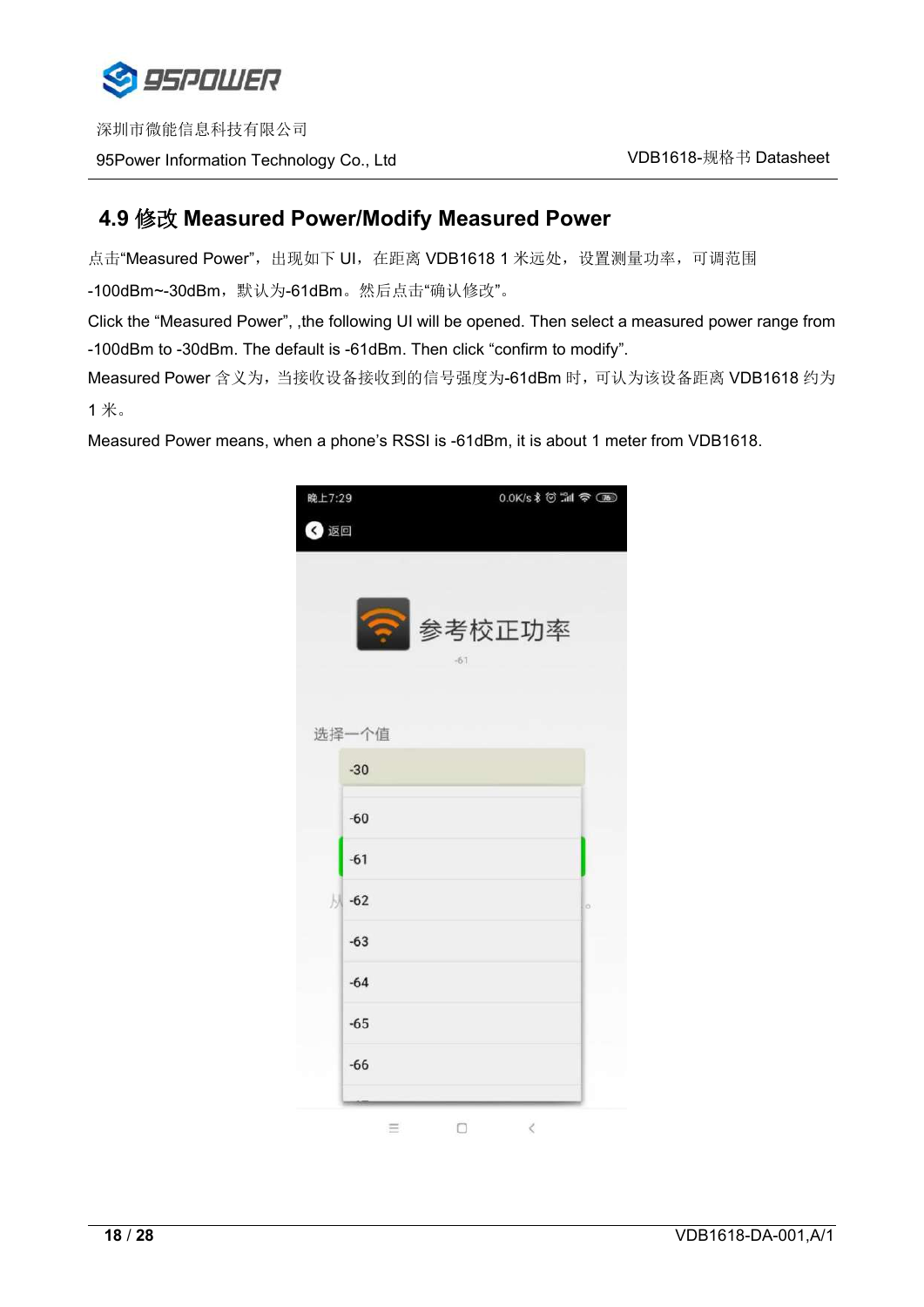

## <span id="page-18-0"></span>**4.10** 修改发射功率**/Modify Transmitting Power**

点击"Transmission Power"出现如下 UI, 设置 VDB1618 的发射功率。功率可设置为:-30dBm, -20dBm, -16dBm, -12dBm, -8dBm, -4dBm, 0dBm, 4dBm。默认是 0dBm。然后点击"确认修改"。 Click the "Transmitting Power" ,the following UI will be opened. Then set a transmitting power, which can be set to: -30dBm, -20dBm, -16dBm, -12dBm, -8dBm, -4dBm, 0dBm, 4dBm and 8dBm. Default Power is 0dBm. Then click "confirm to modify".

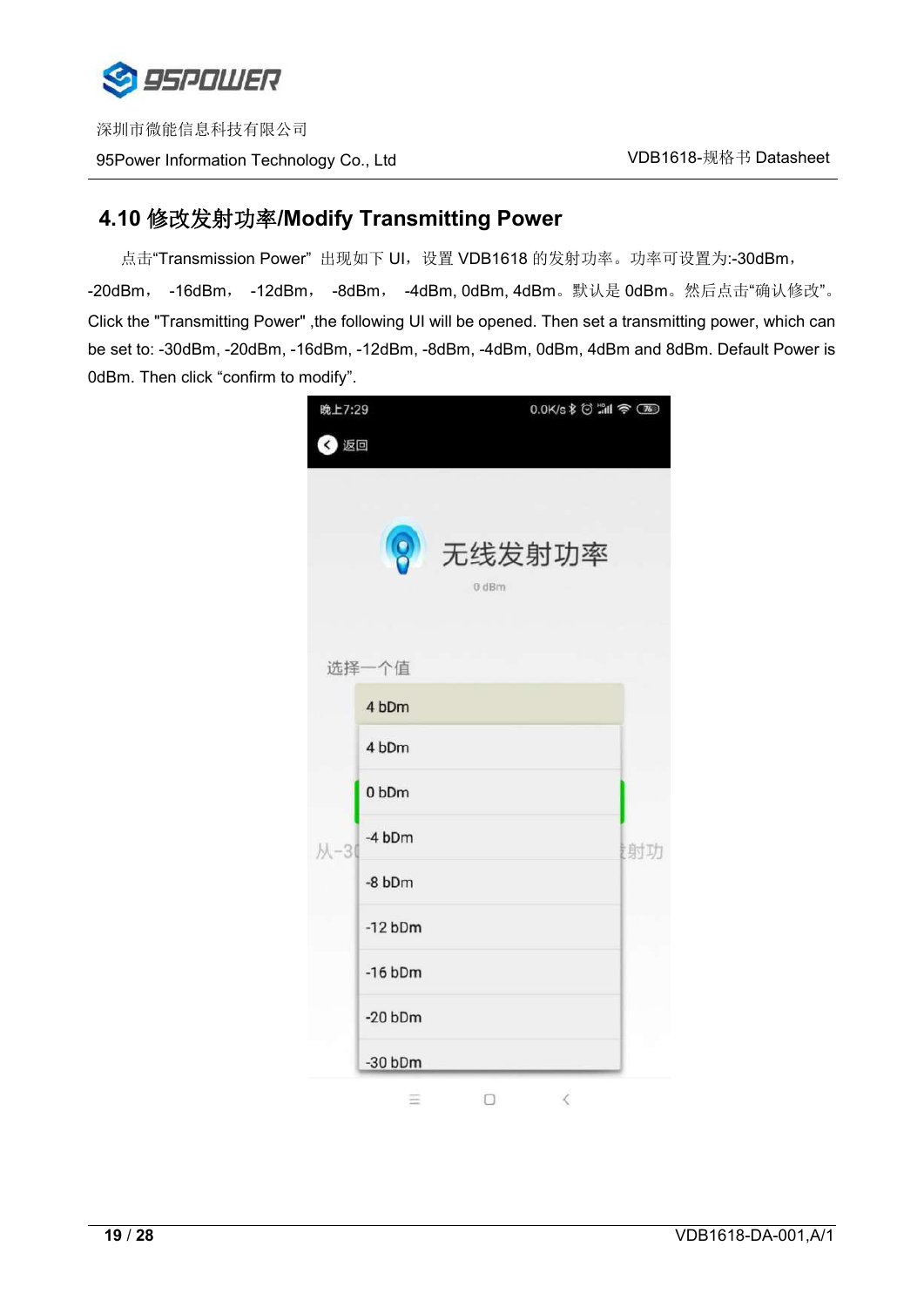

深圳市微能信息科技有限公司 95Power Information Technology Co., Ltd VDB1618-规格书 Datasheet

## **4.11** 修改广播间隔**/Modify Advertise Interval**

点击"广播间隔"出现如下 UI, 设置广播间隔, 广播间隔可以设置为 100ms、200ms、300ms、400ms、 500ms、600ms、700ms、800ms、900ms 和 1000ms。默认为 500ms。然后点击"确认修改"。 Click the "Advertise Interval" ,the following UI will be opened. Then set a advertise interval. Broadcasting interval can be set to 100ms, 200ms, 300ms, 400ms, 500ms, 600ms ,700ms, 800ms, 900ms and 1000ms. The default is 500ms. Then click "confirm to modify".

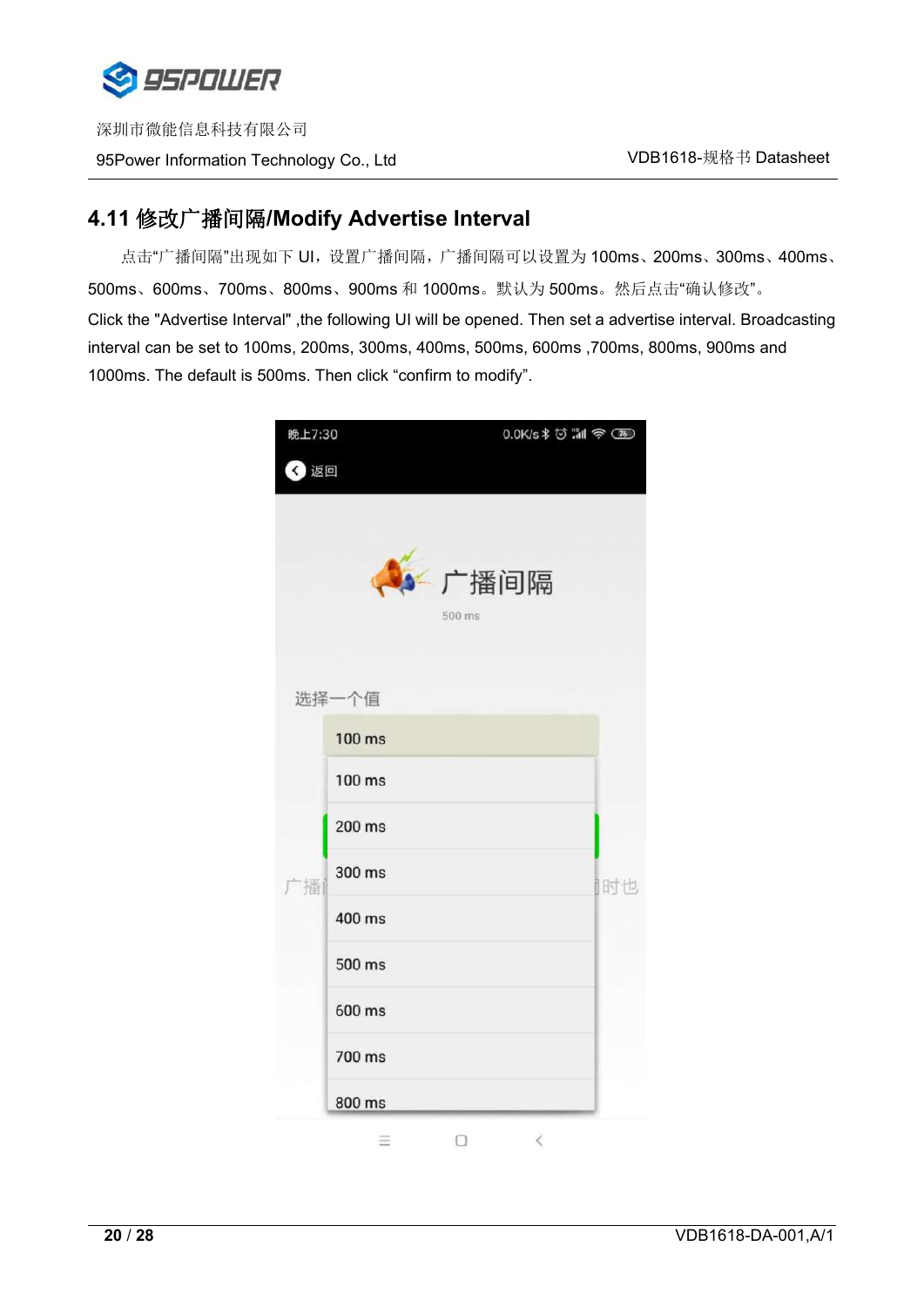

# <span id="page-20-0"></span>**4.12** 修改密码**/Modify Password**

点击"Password",出现如下 UI,然后在"Password"框中输入 4 个字符作为连接密码, 默认为 1234。 然后点击"确认修改"。

Click the "Password", ,the following UI will be opened. And then enter the 4 characters as a connection password in the "Password" box, the default is 1234. Then click "confirm to modify".



#### !!!注意:

请提前保存好您的密码,一旦修改新密码,原密码将失效,必须用新密码才能登陆。

#### **!!! Note:**

Please save your password in advance, once you change the new password, the original password will be invalid, you must use the new password to log in.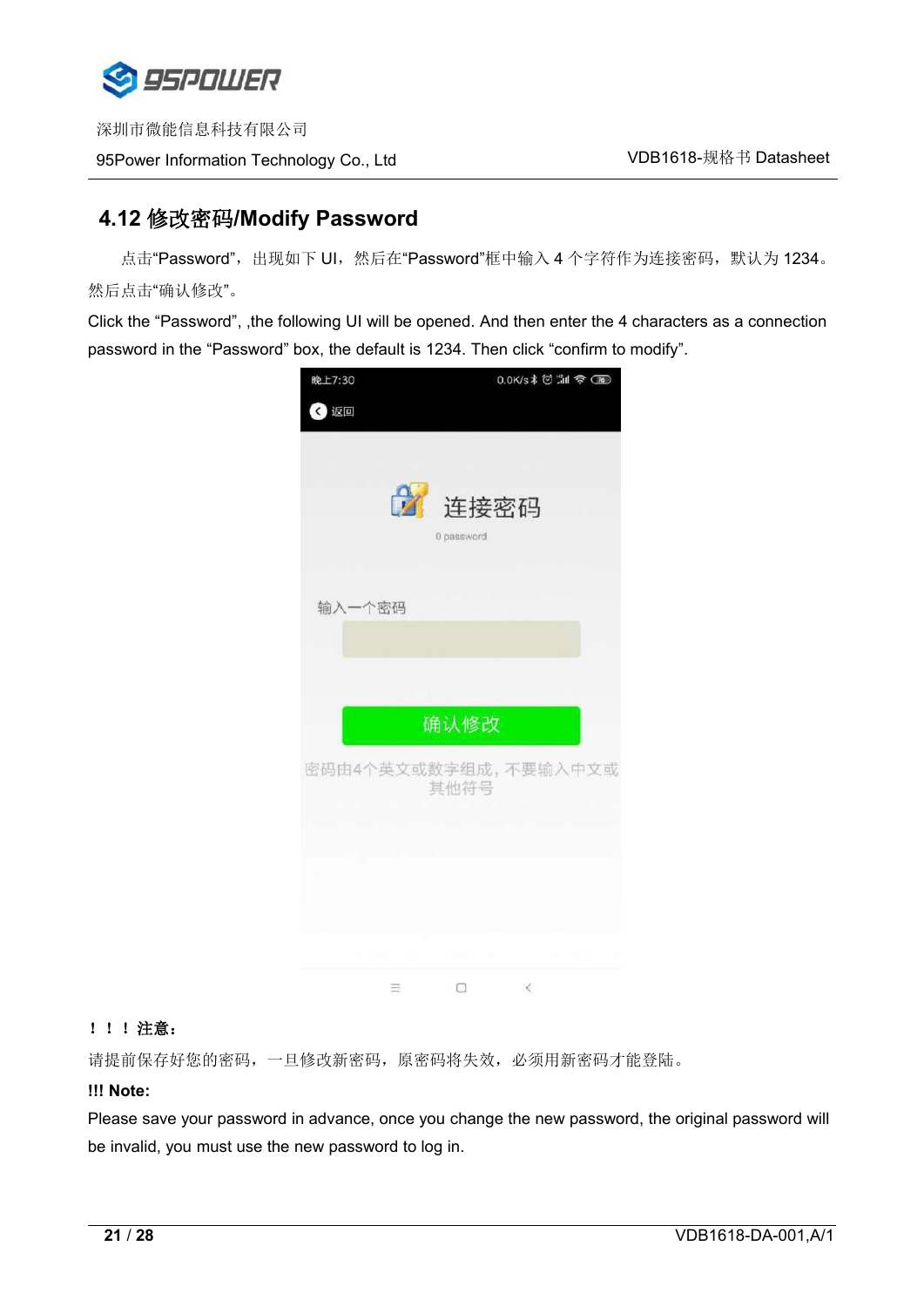

# <span id="page-21-0"></span>**4.13** 切换模式**/Switch mode**

点击右上角切换模式文字,出现模式选择窗口,点选 Eddystone。

Click " switch mode" on the upper right corner, the mode selection window will be opened. Then you can choose iBeacon or Eddystone mode. Default mode is iBeacon.

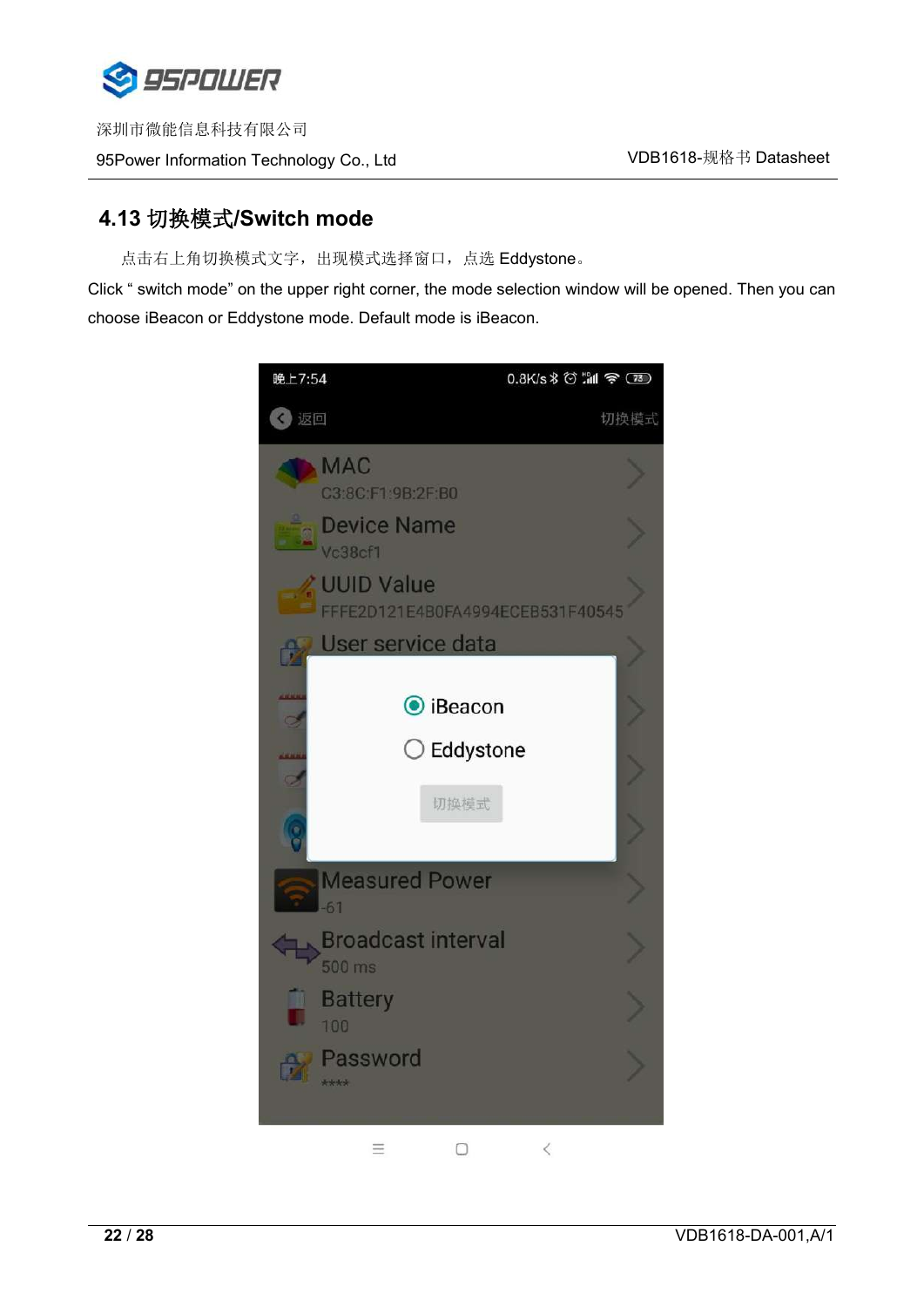

# <span id="page-22-0"></span>**4.14 Eddystone** 配置页面简介**/Eddystone configuration page**

# **Introduction**



#### 介绍**/Introductions:**

**MAC:** MAC 地址/ Eddystone configuration page Introduction

**Name:** 蓝牙信标的名称, 配置方式同 iBeacon 模式。/ The name of the Bluetooth 4.2 Beacon which is selected.

**User service data:** 用户自定义的数据,配置方式同 iBeacon 模式。/User-defined data in broadcasting **Transmit Power:** VDB1618 发射功率, 配置方式同 iBeacon 模式。/VDB1618 transmit power Advertise Interval: VDB1618 广播间隔,配置方式同 iBeacon 模式。/VDB1618 advertise interva **Battery Level:** VDB1618 电池电量。/VDB1618 battery Capacity

Password: VDB1618 连接密码,配置方式同 iBeacon 模式。/VDB1618 connection password **URL:** 修改 Eddystone 字段信息。默认格式是 URL。/ modify the Frame field information in Eddystone.The default format is URL.Other Formats can be selected by other setting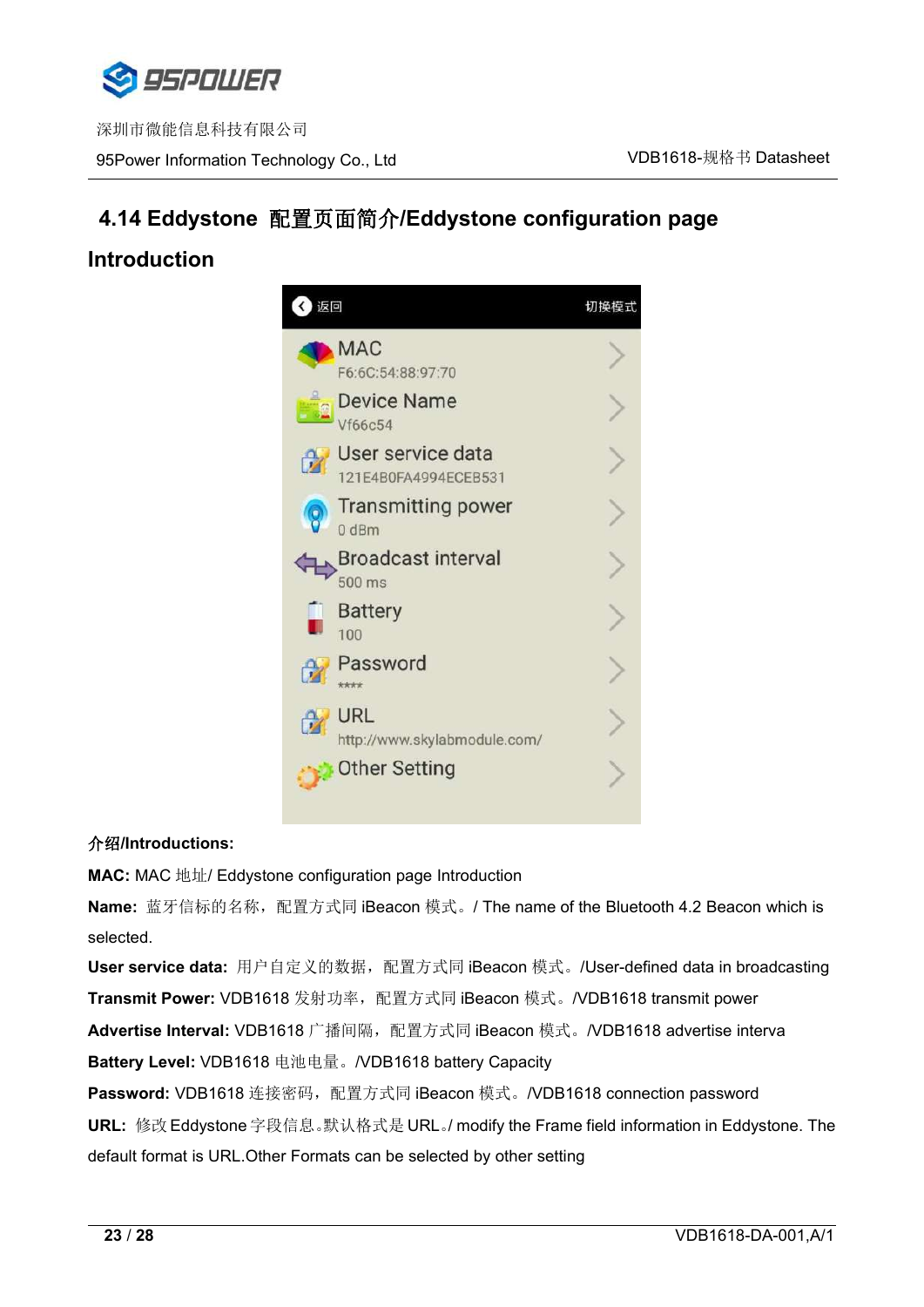

深圳市微能信息科技有限公司 95Power Information Technology Co., Ltd VDB1618-规格书 Datasheet

**Other Setting:** 用于选择 Eddystone 其他字段信息。/ Fornat selection of Frame field information in Eddystone.

配置好信息后,蓝牙连接断开,配置将生效。

After the information is configured ,the configuration will take effect after the bluetooth connection is disconnected.

## <span id="page-23-0"></span>**4.15** 修改 **URL /Modify URL**

点击"URL", 出现如下 UI, 然后在"url"下划线上输入最多 16 字节的字符串, 即可广播 URL.

Click "URL", the following UI appears, and then enter a string of up to 16 bytes on the "URL" underscore, you can broadcast the URL.

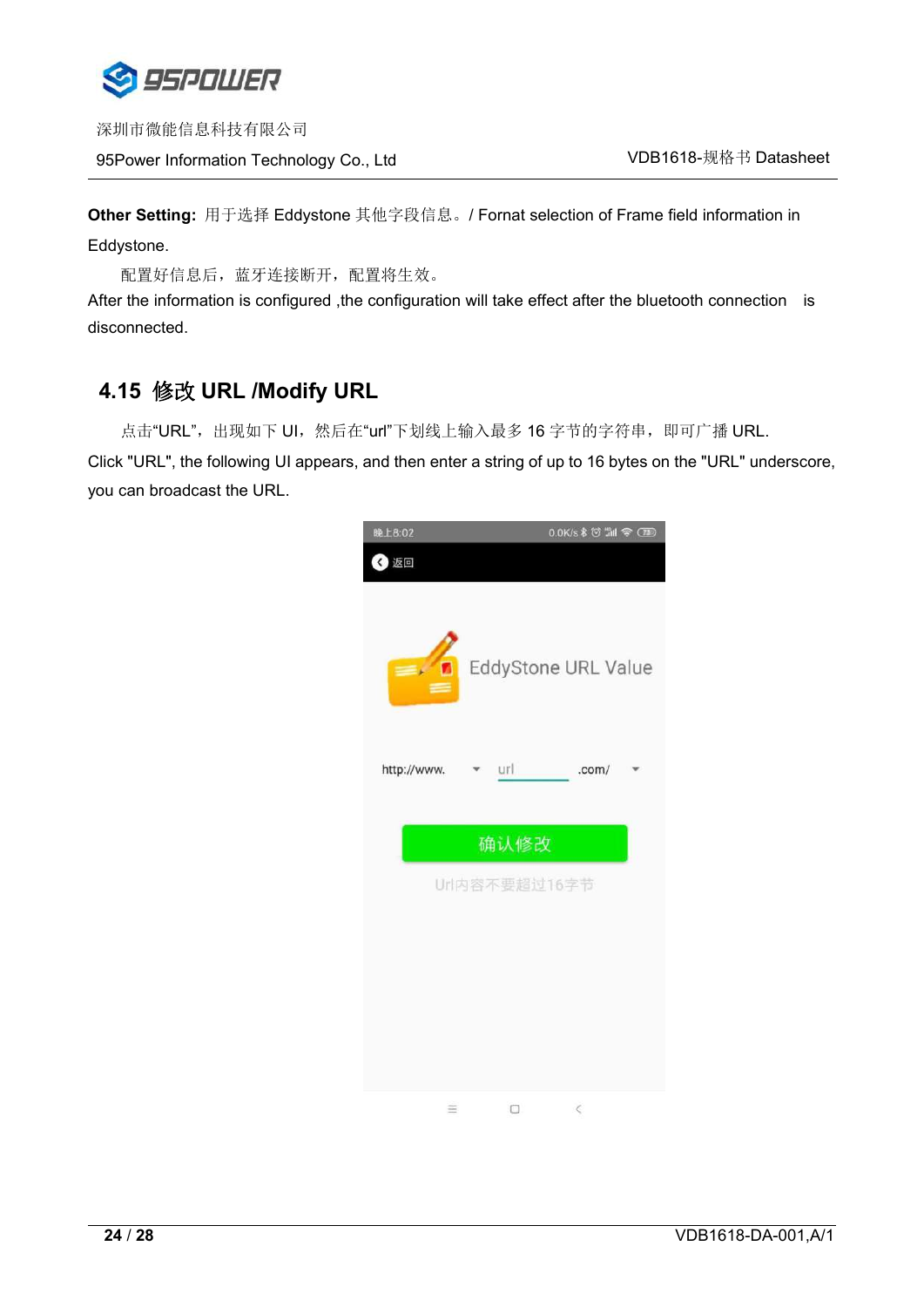

## <span id="page-24-0"></span>**4.16** 修改 **Other Setting/Modify Other Setting**

选择并设置 **UID** 信息**/Select and set the UID information:**



分别设置 NameSpace(10 字节)和 Instance(6 字节)。 Set NameSpace(10 bytes) and Instance(6 bytes) respectively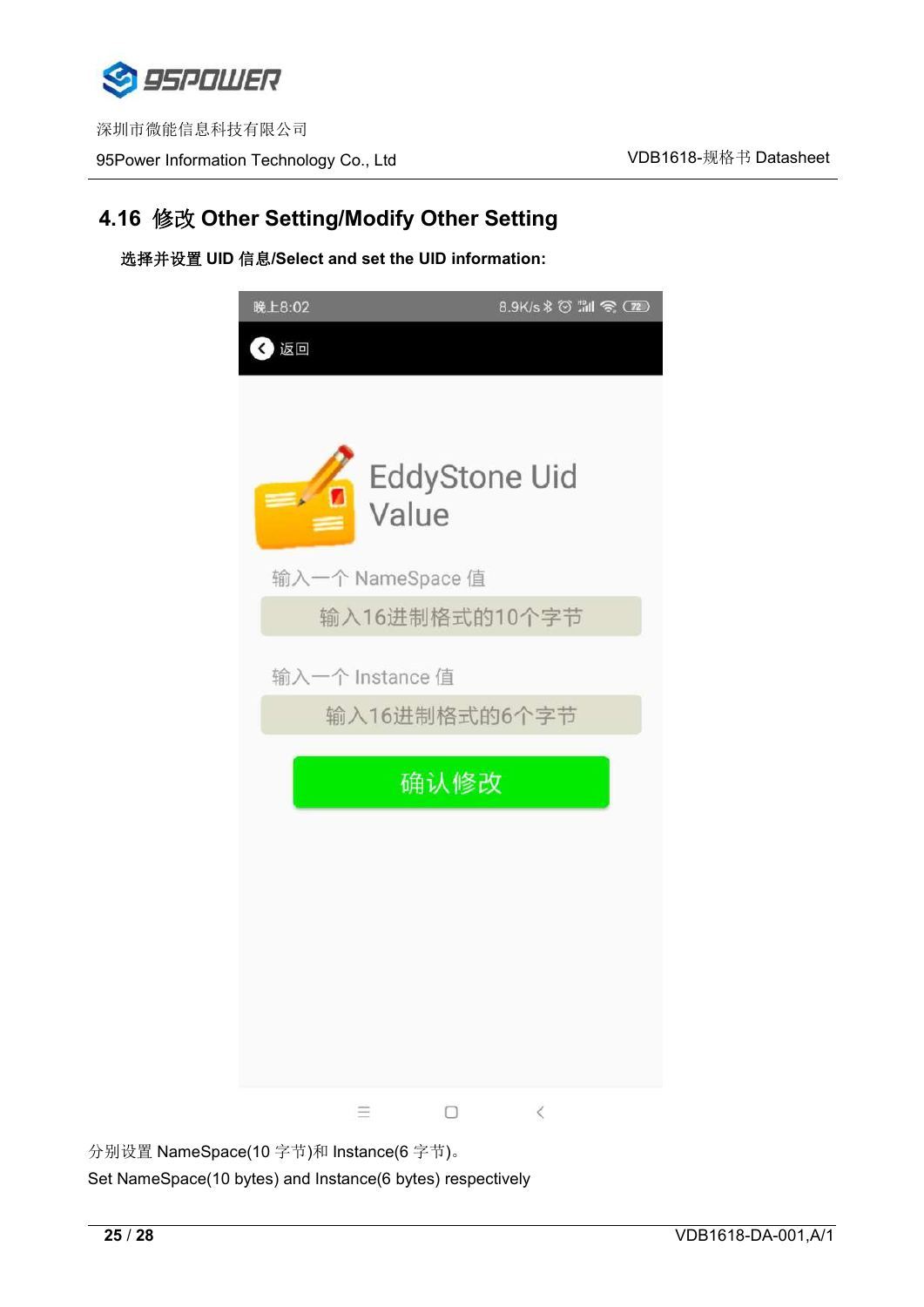

95Power Information Technology Co., Ltd White Management Muslim VDB1618-规格书 Datasheet

#### 选择并设置 **EID** 信息**/Select and set the EID information:**



设置 EID 信息,最多 8 个字节。

Set the EID information to a maximum of 8 bytes.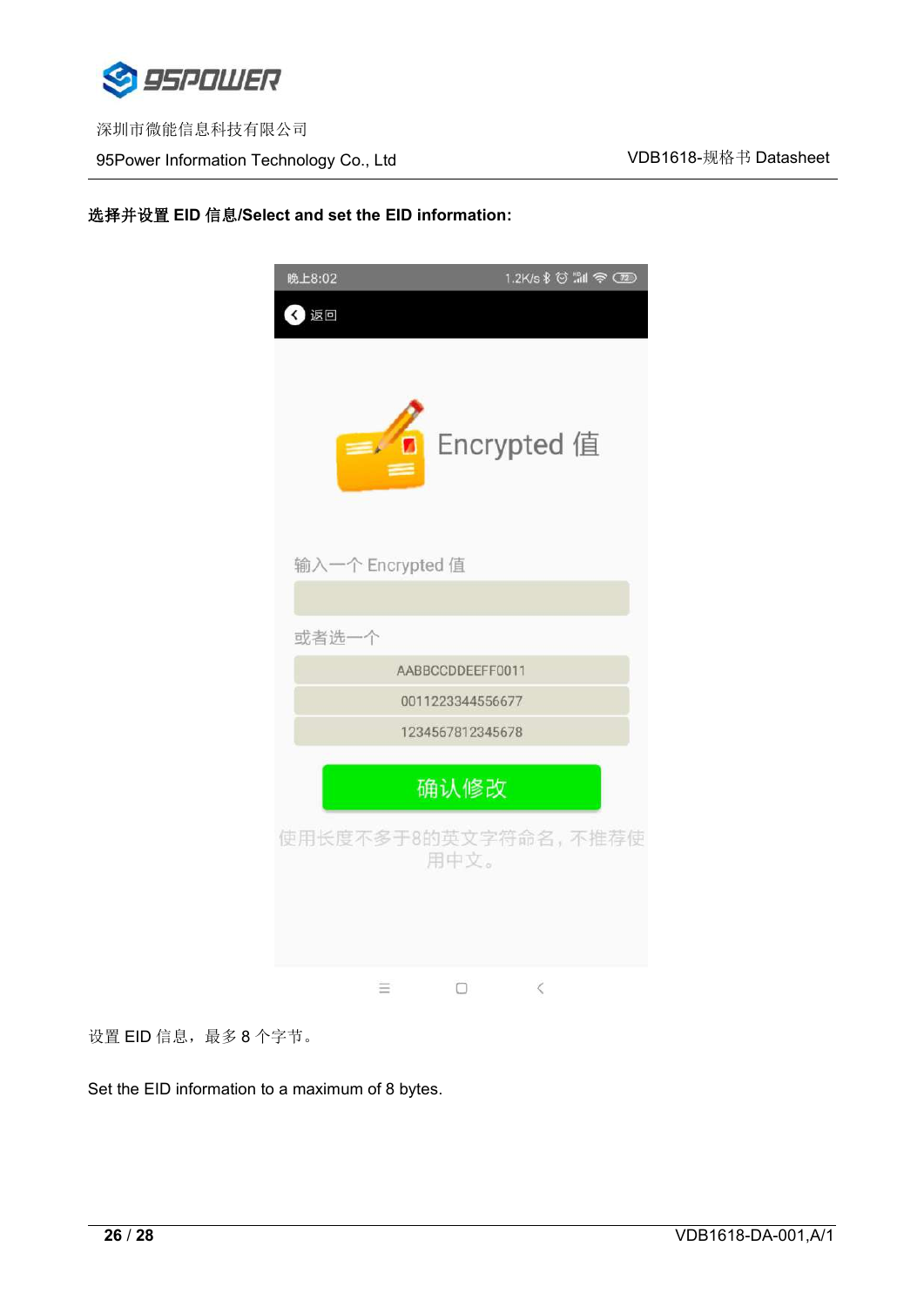

#### 选择并设置 **TLM** 信息**/Select and set TLM information:**



推荐选择 Encrypted TLM specification(加密的 TLM 规范), 然后输入分别输入最多 12 字节的 "Encrypted TLM data" (加密 TLM 数据), 2 字节的 "16-bit Salt", 以及 2 字节的 "16 bit Message Integrity Check".

It is recommended to select the Encrypted TLM Specification, then enter up to 12 bytes of "Encrypted TLM Data", 2 bytes of "16-bit Salt", and 2 bytes of "16-bit Message Integrity Check".